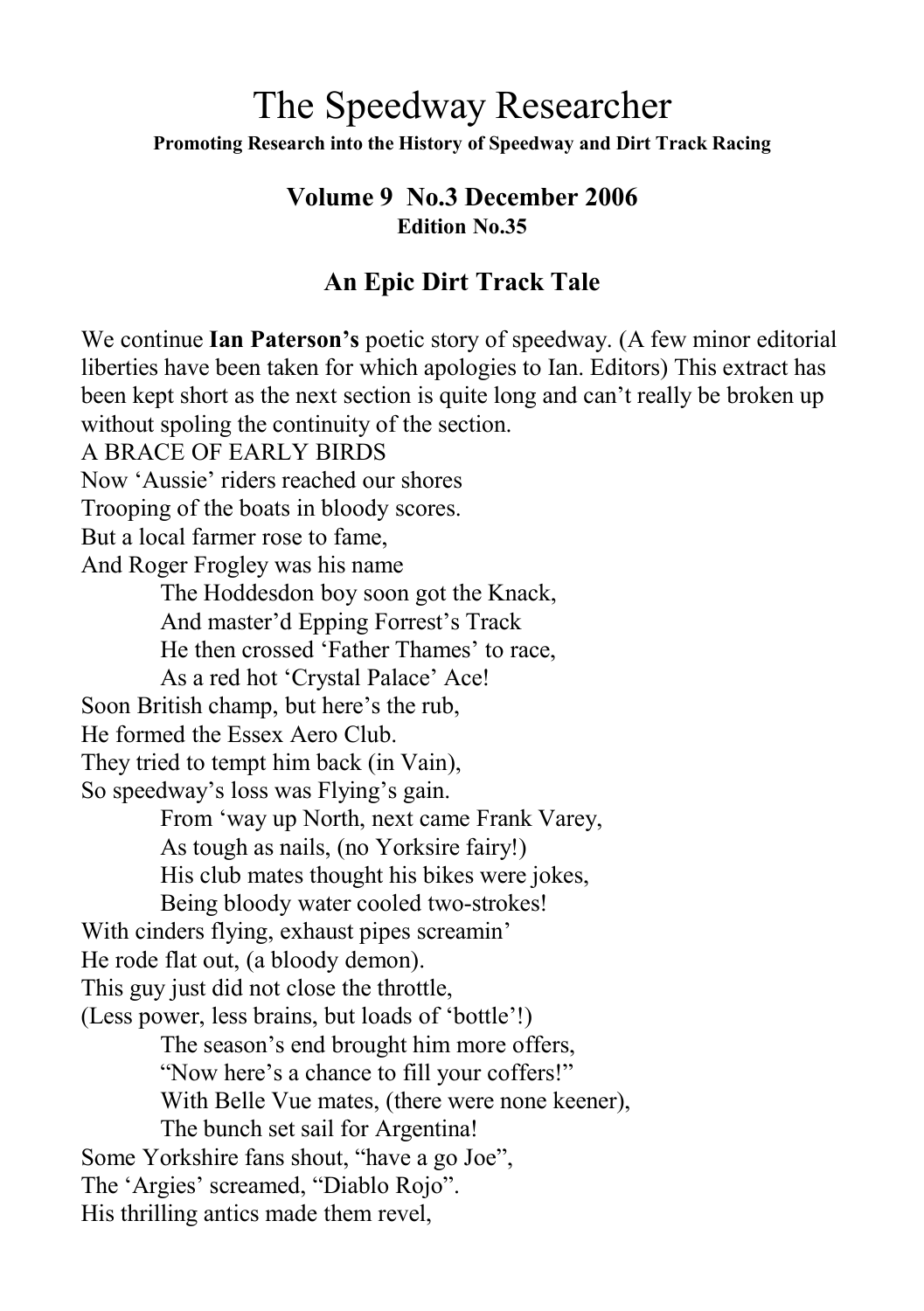This guy was speedway's first 'Red Devil'! THE LEAGUE In West Ham's Jimmy Baxter's dreams, He'd form the riders into teams! This met with lots of opposition, But he bulldozed through his proposition. Team competition caused intreague, (This newly founded Southern League). To join the set up, clubs were quein, His foresight saved the game from ruin! The post war years saw speedway boom, But 'overkill' brought doom and gloom. With crippling entertainment tax. The death knell for some thirty tracks. But the game survived through highs and lows, At times our sport was in the throes. Its lowest ebb, was fifty-eight, When T.V. almost sealed its fate. Some ten years passed, till men of vision, Said "Its time to form a Second Division". One hundred youngsters seeking fame, They breathed life into the game. One thing I never understood, If first division was so good It seemed to me, they couldn't wait, In their hurry to amalgamate! Now, our sport is helped by 'Sky – TV', With media skills for all to see. So, if speedway's to be kept afloat, Shoot half the people who promote!

#### **Arthur Forrest**

We continue **David Hartley**'s story of Arthur Forrest's first full time year in speedway in 1949 when he was a member of the new Halifax Dukes team. Back at home against Rayleigh Arthur was back to his winning ways picking up a 12 point maximum against Tamworth in a 62 – 22 demolition of the Midlands team.

By now Arthur had collected 173 League points and earned an average of 8.24.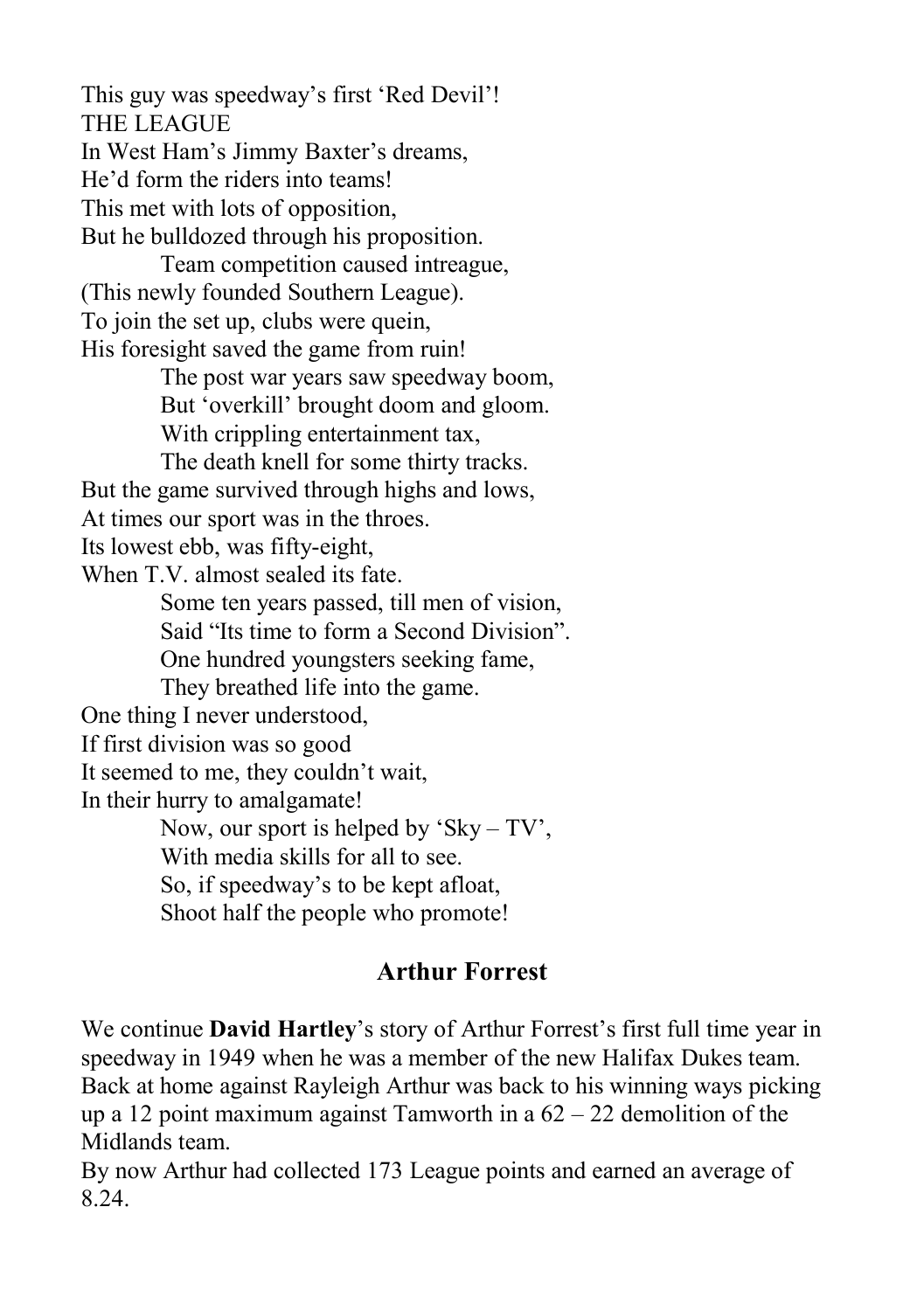Friday 8 July was the start of a six match away run at Leicester and in the 43 – 41 Dukes win Arthur scored 10 points, He repeated his Blackbird Road showing at the County Ground in Exeter the following Monday as the Yorkshire lads licked the cream of Devonshire by 48 – 36 and in a match along the south coast at Hastings Arthur managed  $8$  in the narrow  $43 - 40$ defeat inflicted by The Saxons over The Dukes.

Then Dukes then turned westwards and travelled to Plymouth where Arthur scored just three points in a  $52 - 32$  defeat. The second last stop on the away tour was Fazeley, Tamworth where in a 52 – 30 defeat Arthur emerged top scorer for his team with 9 points.

The last leg was the match at Stanley Stadium in Liverpool and the Dukes rounded off their jaunts with a  $48 - 35$  win and an unbeaten 12 points return from Arthur.

The following Wednesday, opening night visitors Yarmouth returned. Again the Bloaters won and their  $44 - 37$  win was inspired by another youngster – the diminutive Billy Bales who bagged a maximum, Arthur scored 8 but looked like scoring more until he shed a chain in his last outing in heat 14. Two days later Dukes drew at Leicester then won 45 – 33 at Hedon Stadium, Hull. Both fixtures saw Arthur post a full 12 point maximum.

August Bank Holiday Monday and over 11,000 at The Shay saw Tamworth beaten 50 – 34 but Peter Orpwood beat Arthur in heat1. However, the pair met again in and Arthur took his revenge. Arthur had 10 paid 11 and Orpwood scored 11 points.

Next day it was down to Caister Road where Yarmouth won decisively 63 -21. In this slaughter Arthur wrecked his bike in a heat 1 crash and had to use borrowed equipment for the rest of the match. As a result he failed to score. On Wednesday 3 August bottom of the Second Division Coventry Bees raced Halifax in a challenge match which was the Dukes sixth in eight days. In the 59 – 25 victory over the Bees and Arthur, despite an 11 paid 12 return was second top scorer behind Aussie Dick Seers.

A further three days on and Arthur was at Sun Street in what is now Stoke and managed only four points as the Potters beat the Dukes  $48 - 35$ .

On Wednesday 10 August Liverpool Chads visited The Shay and in the Dukes victory Arthur scored yet another full house.

The next fixture for Arthur was an outing for Dukes at Odsal in a challenge match against Second Division League leaders – Sheffield Tigers. In front of a 19,000 crowd Sheffield beat Bradford 47 - 37 and Arthur contributed 11 points. He was unbeaten up to his last outing when he had to give second best to experienced man Stan Williams.

The next few weeks were a bit less hectic as the Dukes faced Rayleigh, Oxford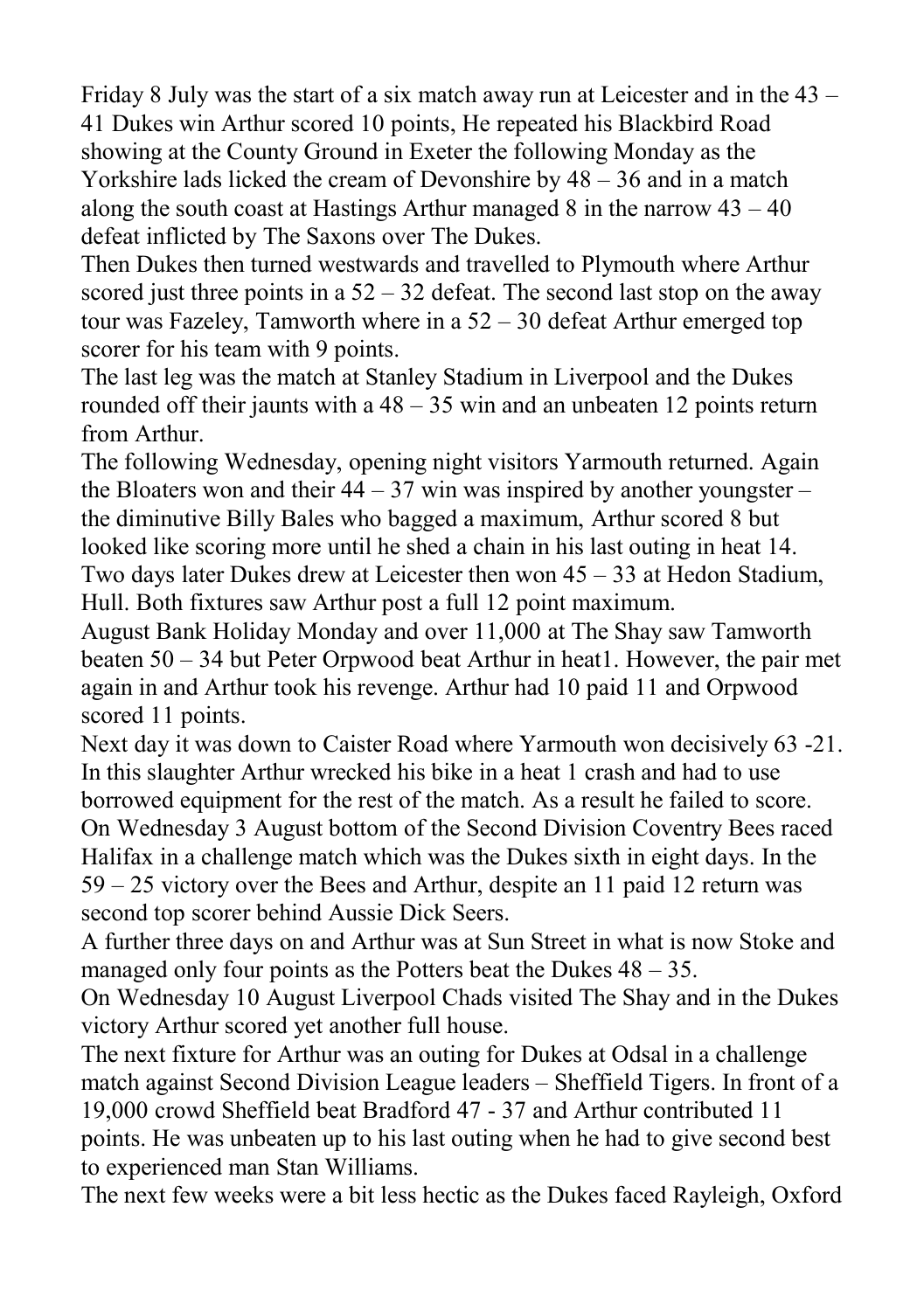and Hull in successive home matches. The Dukes won all three and Arthur took three (two full and one paid) maximums.

7 September saw Arthur at Tamworth but mechanical problems kept his score down to just four.

The Halifax – Sheffield return took place at The Shay on 9 September and, in front of a record crowd of 18,000 Dukes beat the Tigers  $51 - 32$  with Arthur scoring 7 points. This meeting featured match races between two of the veterans Eric Langton [ who had retired a couple of years before] and Frank Varey. The pair used machines from their pioneer days. Langton was mounted on a 1928 Douglas while Frank, who had packed it in a wee bit before Eric, used his famous Scott of 1928 vintage.

Arthur rode in a Best Pairs at Exeter on 12 September where he scored five and the following night he appeared at St Austell collecting a full maximum for Mike Erskine's team in a challenge match.

Despite the long haul back to Halifax for the following night Arthur collected yet another League maximum in a match against almost as far travelled Plymouth Devils.

A few days later the Dukes faced National League Division Two opposition in the shape of Fleetwood Flyers at Odsal Stadium in Bradford. The Dukes calimed a  $57 - 27$  win with Dick Seers taking a full maximum and Arthur a copule of points behind on 10.

Back at Exeter with his team Arthur scored seven in Dukes narrow  $41 - 42$ defeat by the Falcons. However, the good Yorkshire air in Halifax a couple of days later beconed Arthur to another League maximum, this time against Stoke. Arthur's next engagement was at Rayleigh where his 9 points helped Dukes ground the Rockets by  $44 - 40$ . He may have scored more but for a Heat 1 fall in a meeting that saw Les McGillivray lower Arthur's track record. Next up at The Shay was Leicester and none of the Hunters eight could best Arthur as he sped to another maximum.

1 October took Arthur and his Dukes team mates to the seaside for the second leg of the challenge with Fleetwood. At Highbury Avenue Sports Stadium Arthur scored 10 points in a  $46 - 38$  win and  $103 - 65$  win on aggregate. The end of the season was drawing close but Arthur was still going strong with a ten paid 12 score in the 64 – 20 defeat of Poole on 5 October and a day later at Plymouth he scored 9 before crashing out in his last ride.

In the next home match at The Shay Arthur scored 11 paid 12 in the demolition of Hastings Saxons. The  $67 - 17$  score was the biggest home win of the season. Despite expecting a win the following evening against bottom team Oxford, the Cheetahs pulled out the stops to win 48 – 36 with Arthur taking a quarter of his team's haul.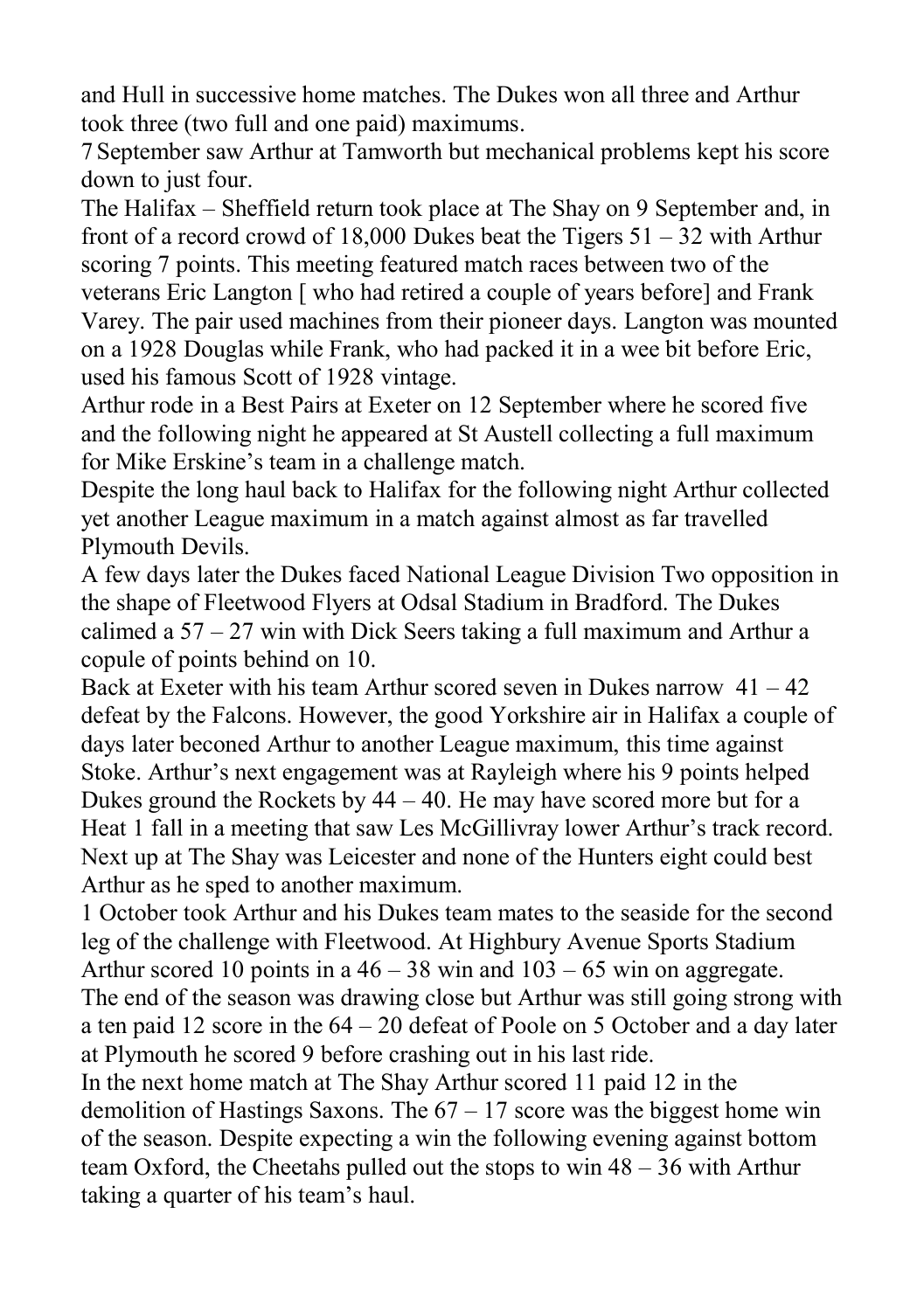17 October took the Dukes to Poole and Arthur added another track record to his collection knocking a massive 1.4 seconds off the record lowering it to 74.6 seconds. In the passage of the evening Arthur took 10 paid 12 in the 48 – 36 win in what was their eighth away win of the season.

Arthur and the Dukes ended the season on a high note as, in front of 19,000 fans, they defeated Second Division leaders Bristol Bulldogs 54 – 29 and he collected 12 of the 54, yet another maximum.

The Black Prince had arrived – what a way to finish his first season and he was now a name to be remembered. He had scored a staggering 22 maximums over the period of his first season.

Arthur's record with the Dukes is impressive.

National League D3 1949 48 matches 420 points 8.75 average.

National League D2 1950 19 matches 205 points 10.79 average.

National League D2 1951 30 matches 302 points 10.06 average.

At the end of the 1951 season Arthur was the holder of the Halifax track record of 66.8 established on 2 May 1951 in a heat of The Silver Helmet Match Race Championship when he defeated Jack Young.

In 156 matches for Halifax he scored 1599 points with an overall average of 10.25 and had score 14 full and 42 paid maximums.

When Halifax closed in 1951 he moved to Bradford, his parent track and from 1952 he topped the points for them until they closed in 1956.

Arthur raced in 5 consecutive World Finals between 1952 and 1956. In 1956 he scored 11 points and finished third behind Ove Fundin of Sweden and Ronnie Moore of New Zealand.

Arthur was always so much the gentleman and was liked by riders and fans alike and I found it a great thrill to have seen the Black Prince in his great years in speedway. I can still see those shiny black leathers……

## **Totaliser Betting Spring 1932**

**Alex Broadhurst** has abstracted a phenomenal amount of detail about the meetings staged at Lea Bridge which featured betting.

Alex writes – The 4 March edition of the Hackney Gazette and North London Advertiser carried an item stating that the National Speedway Association's ultimatum to the management of the Lea Bridge Speedway, calling upon them to abandon their scheme to introduce Totaliser betting during the coming season expired on midday Wednesday 2 March.

Having failed to give the necessary undertaking the club ceased to be members of the Association.

E.J.Bass, managing director, said they had tendered their resignation alleging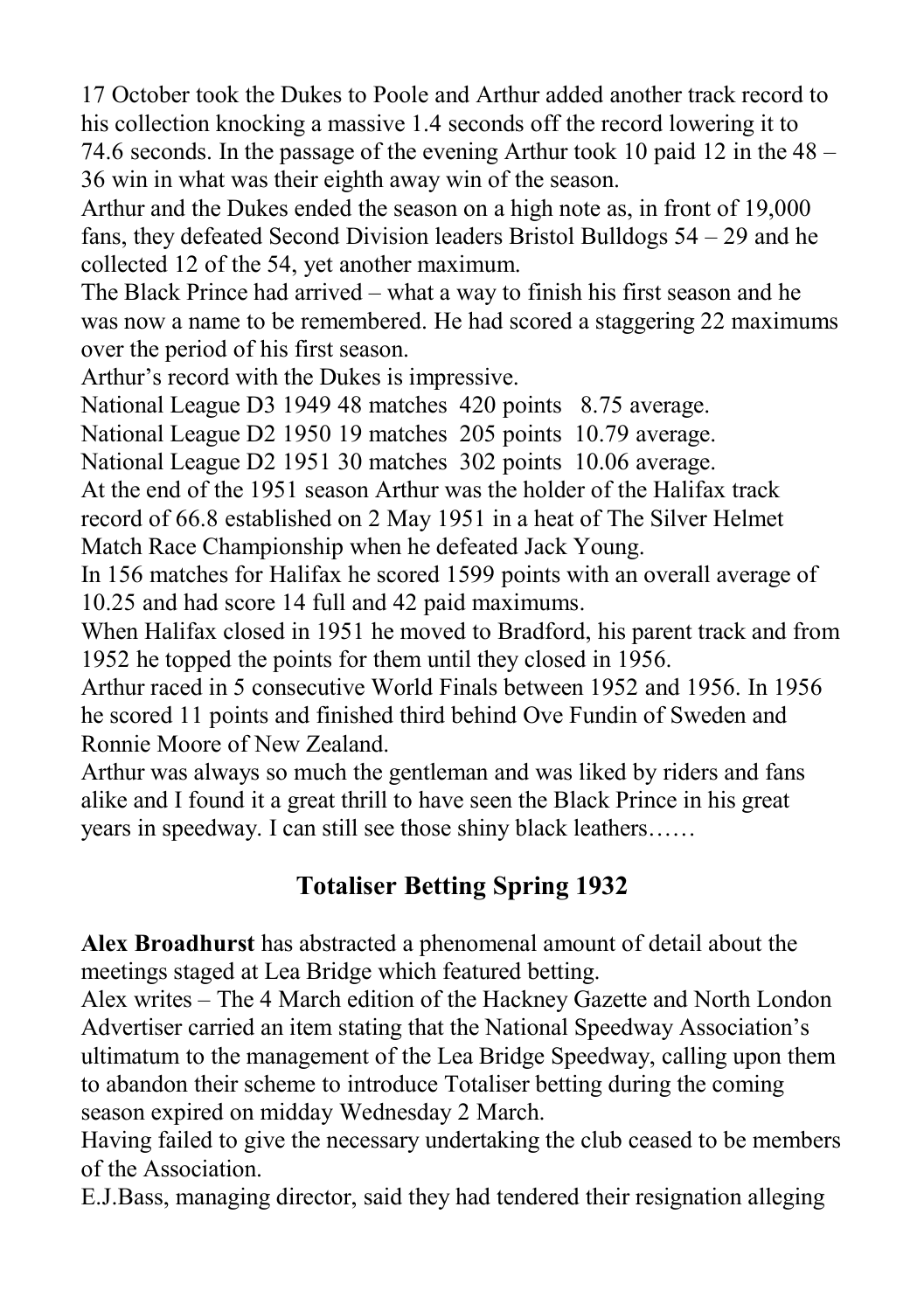unfair treatment by the Association in allotting Test Matches and unsatisfactory conditions regarding new riders. "In time we hope other clubs will join the scheme and then league and cup matches can be arranged as before."

18 riders had been signed on with another batch to be considered.

Lea Bridge Speedway advertised the events as Tote-Track Racing. "A Bet and a Thrill." Every Wednesday and Saturday at 8.15. Admission 1/- (£0.05p) and 2/- (£0.10P). Thousands of covered seats.

Bets in 2/- units could be made forecasting race winners. Place bets could also be made, paying out on first and second places.

In addition to betting on each race, there was also the totaliser double for forecasting the winners of heats 3 and 5.

**Alex** has abstracted the details and they are now on the web. He would also like us to point out that the riders, contrary to popular myth, did use their own names when they appeared there.

(Names for those of you have not seen the site Roy Dook, Alf Foulds, Gordon Spalding, Spencer Stratton, Fred Ralph, Syd Edmonds are a few known to the Editors.)

# **The Tote Fails at Lea Bridge Speedway Southampton To Take Over**

**Alan Bates** adds to the story with the following from the Walthamstow and Leyton Guardian for Friday 27<sup>th</sup> May 1932.

Totalisator betting as foretold in the "Guardian" when the venture was launched at Lea Bridge Speedway and lovers of the true form of the sport of speedway racing will doubtless be pleased to learn that the sport has been taken over by Southampton, who in future, will hold their home meetings there, although some fixtures will be taken to Southampton.

It is probable that for the second half of the National Speedway League the Southampton management will make application to alter their name to Clapton or Lea-Saints.

The Lea Bridge promoters have tried many methods to popularise their track, but the poor standard of racing, together with the human and machine element which made betting most precarious, has told against them. They have even gone so far as to arrange an exhibition of all-in wrestling.

It is understood that the totalisator meetings are to be discontinued and Southampton, who have secured a lease of the track will take over.

# **Who Invented the Starting Gate?**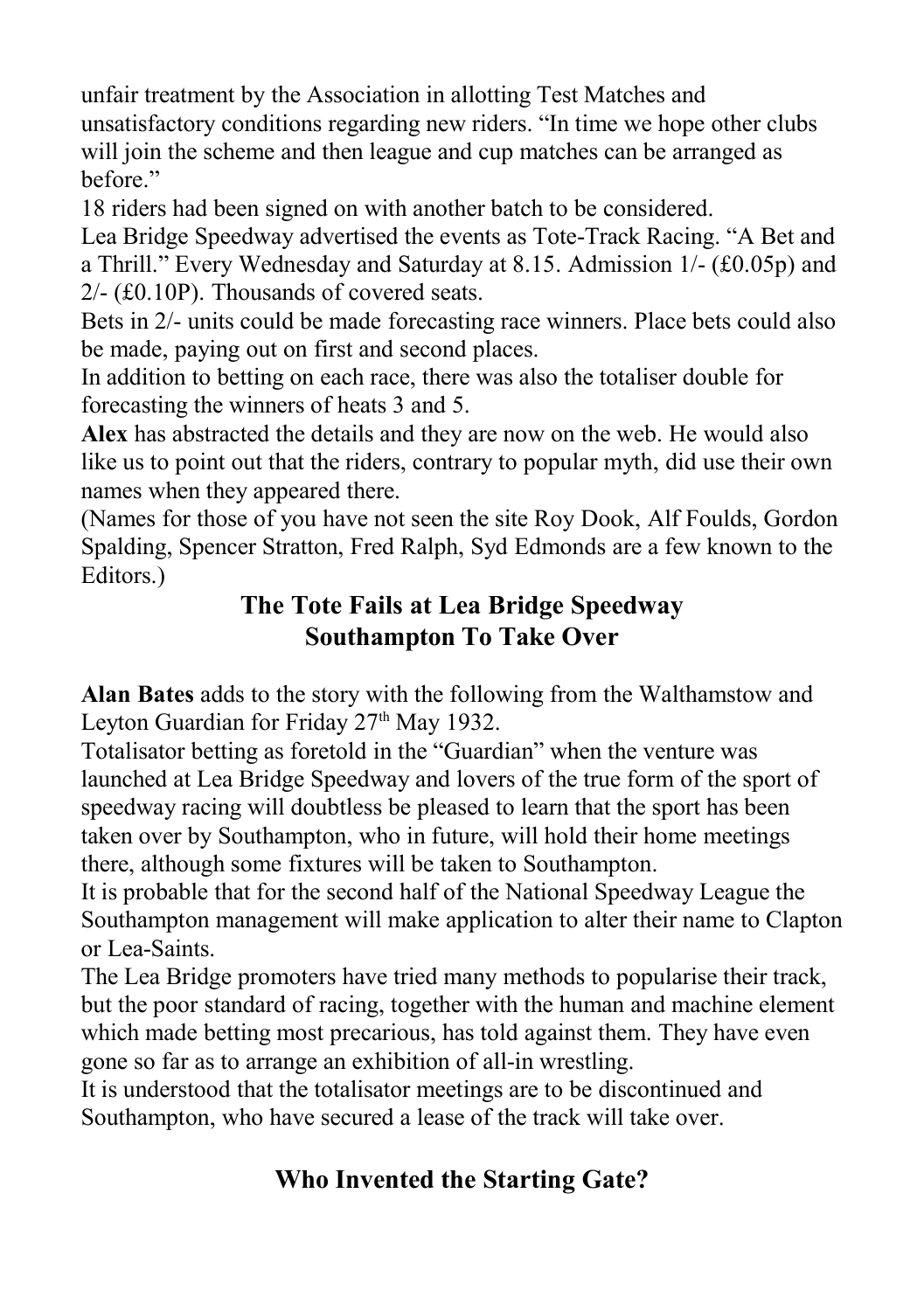**Alex Broadhurst**'s Lea Bridge details appeared on the web and the programme used by **Ron McNeil** had Alex in a dilema. The cover had a different date. However, it is an ill wind as they say and as a result of Alex's trip to Colindale to double check his source information has resulted in Alex coming up with an interesting item.

The reports Alex checked refers to the introduction of a starting gate. Now the date was early 1932 and the inventor was given as the Lea Bridge manager of the day, Claude Langton.

Speedway lore has for years given an authoritative support for the starting gate being invented by Fred Mockford in 1933 and the new invention being pioneered at New New Cross.

Has Alex re-written speedway history?

# **Can You Help?**

Please have a look at the items on the web. (If you don't have web access but have a computer that can use a CD running Word – send a CDRW disc (plus return stamped addressed envelope) and I'll put the files on it and get it back to you.) Any gaps you can fill in the records is most appreciated. **Jim Henry Keith Green**, 38 Hartley Brook Road, Shiregreen, Sheffield, S5 0JB Tel: 0114 2402753 email keith.green $97$ @tiscali.co.uk is able to assist with New Cross information and is seeking details of Tom Farndon's career at Coventry in 1929 and 1930.

**Paul Hornsby**, 1A Otago Road, Whittlesey, Peterborough, PE7 1YJ Tel: 01733 202131 Email:  $paul@hornsbyP$ . freeserve.co.uk is seeking assitance with details of Peterborough in the various Junior Leagues over the years – Anglia Junior League,Central Junior League, and the Youth Development League. Conference League information Paul seeks is in part in Malcolm Vasey's recent book and more will emerge when Part 2 is published. **Jim Henry**, Joint Editor, wonders if anyone knows the real name of Red Hamley who rode for Wombwell in 1947 and Rusty Wainwright who raced over in the UK a few years later is another first name mystery to be solved. **Jim Henry** also asks if anyone has any information about a book on Trevor Redmond. It may have been a very limited run and may have been published outside the UK. Former Glasgow Tiger Bluey Scott has heard of such a

publication and is keen to locate a copy.

**Tom Wareham**, 76 Crookston Road, Eltham, London, SE9 1YB Tel: 0208 850 4326 Email [tom.wareham@tiscali.co.uk](mailto:tom.waeham@tiscali.co.uk) is trying to find details of the Wembley Speedway photographic collection. According to Tom many of the Wembley photographs in the 1950s were taken by Ernest Alder but he has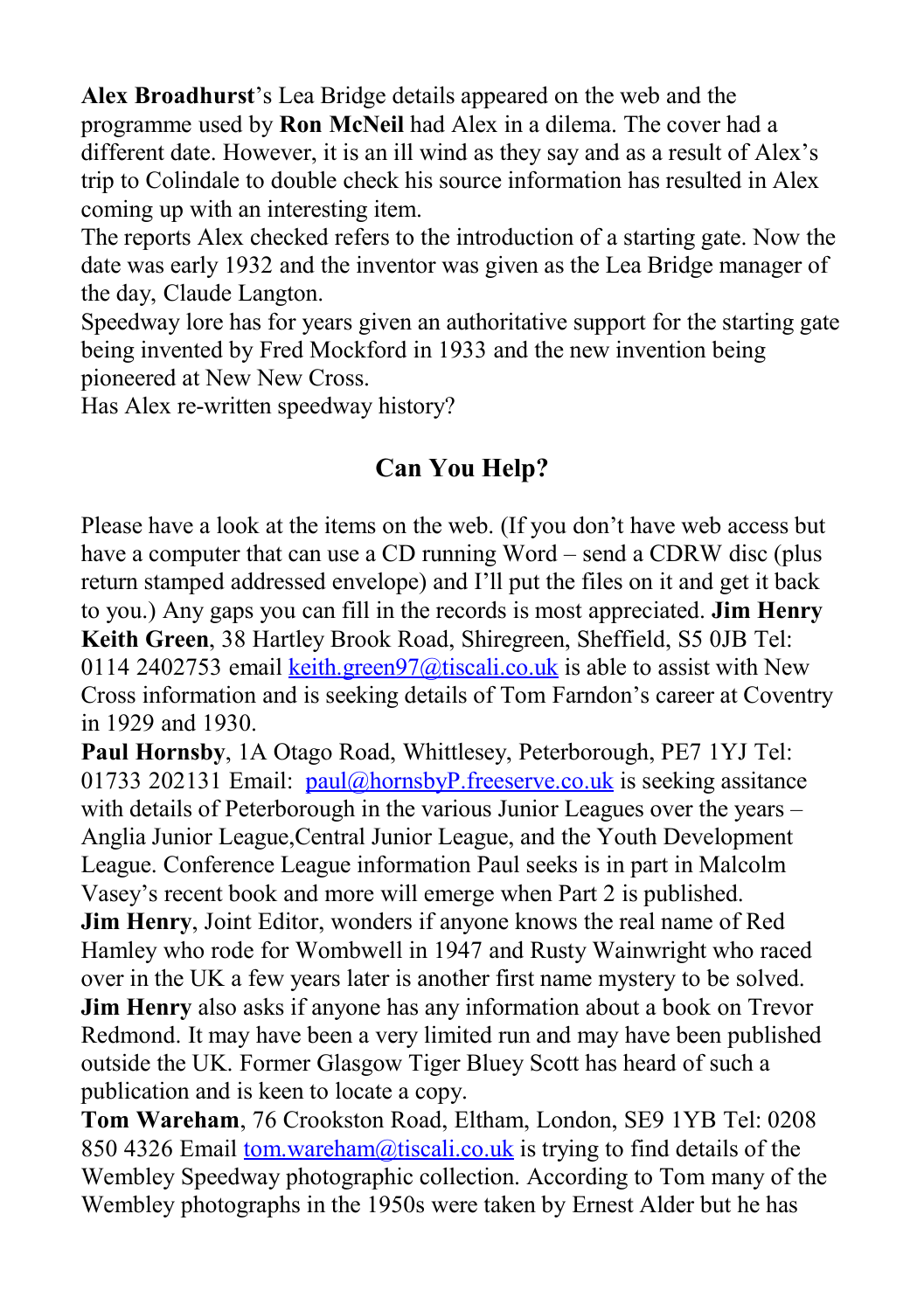found no trace of Alder's collection.

Tom also asks if anyone can help him find the original of footage shown in a Rerun video called Saints Reunited featuring British Match Race Championship races between Brian Crutcher and Ove Fundin.

**Lightning v Thunder**. A query arose recently about this fixture which took place at Linlithgow (now sadly covered by an abbatoir named after the stadium) a few years ago. The meeting was a late change of plan when it became clear that the expected and programmed Stoke side failed to appear for the scheduled match. Rather than send fans home, the riders there were allocated to two teams called Lightning and Thunder by Alan Robertson and Jim Henry and a match ensued. Lots of programme changes but a good meeting nonetheless.

**Bryan Wilcock** Email  $bw1966@$ talktalk, net is seeking to find out if there were programmes published for the following Conference League meetings: Newport v Sheffield 13.10.2002; v Wimbledon & Peterborough 20.10.2002.Sheffield v Reading 23.6.1996; St Austell v Conference All Stars30.6.1998 and Weymouth GB v Young Austrlia 9.10.2004.

### **Feedback**

**Nigel Bird** has done wee dig in to the history of Ed Brink, one of the pioneers from the States. Nigel suggests you have a look at the Brink story on http://home.ama-cycle.org/forms/museum/biopage1.aspasp?id=33. Nigel also advises that Buck Whitby earned his nickname from being a Broncho Buster in Australia before he came to the UK.

Another from Nigel is the story that Les Marshall, the man who took over Tamworth Hounds and renamed them the Tammies, ripping off the letter B from old Brummies race jackets and recycling them for his new team by stitching on the letter T.

**Nigel** tells that the Oransay – famous for bring so many of the Aussies over to the UK sank off the coast of Liberia in 1942 when in use as a troop carrier. Must thank, albeit belatedly, **Bob Ballard**, for sending a Christmas card and extracts from a book called Wonderful Wembley which was written by Professor A.M.Low and was published in 1953 by Stanley Paul. Bob notes that Professor Low was Vice President of the Federation Internationale Motorcylists; Vice President and Chairman of the Auto Cycle Union, Vice President and Chairman of the British Automobile Racing Club and Vice President of the British Motor Cycle Racing Club.(JH)

**Colin Chubb** who came across a reference to Hampton Court Speedway has been in touch with a local historian who drew a blank on this. Still think this may be worth further work as so called local historians often miss the obscure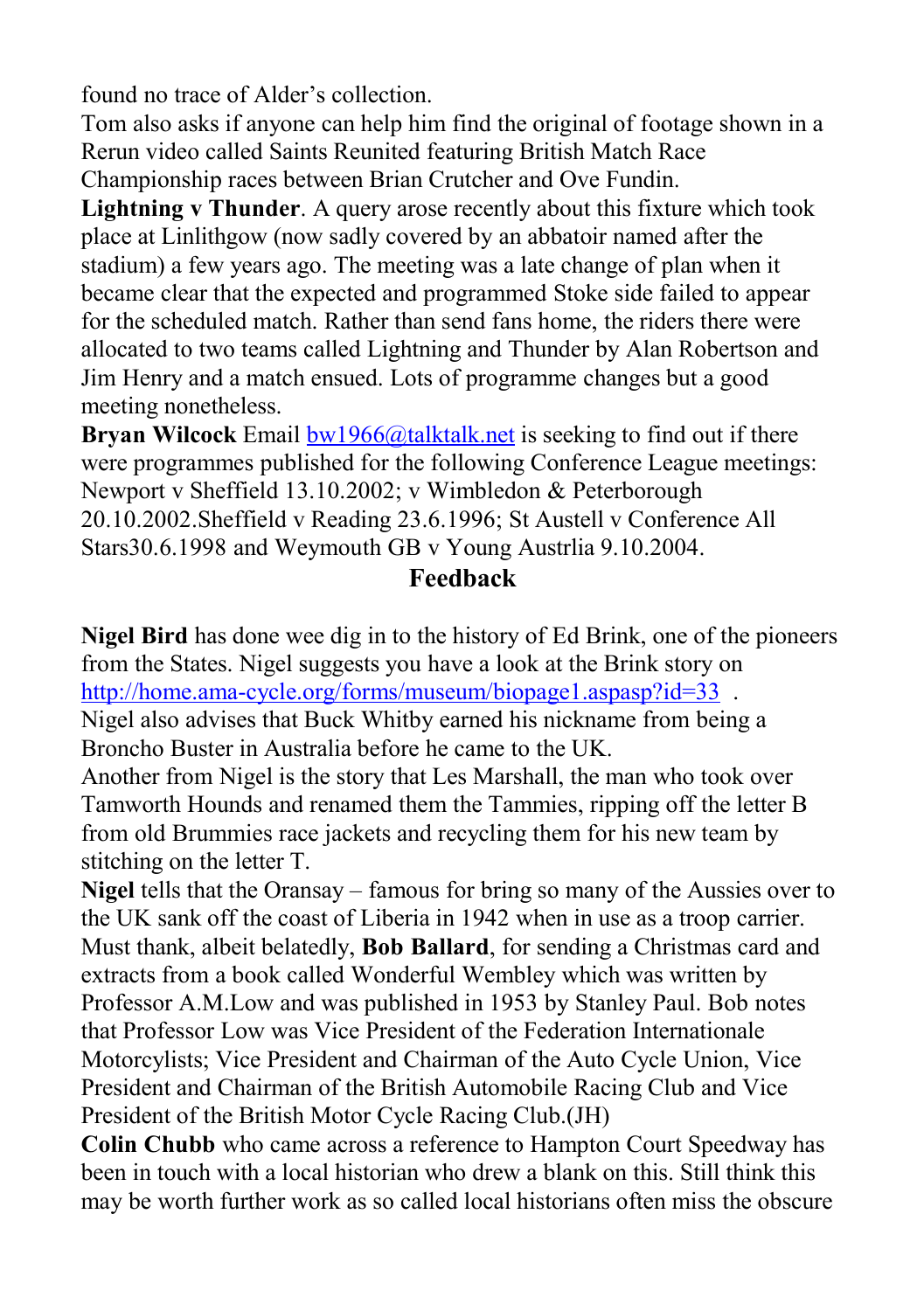(to them) items like speedway connections. [Not attempting to be critical of a book on the Blanytre area which covers a multitude of local facts and features including the great post war speed men including Tommy Miller, Ken McKinlay and the, members of the Beaton family of riders, Bobby, Jim and the late George and young Gary. However, it doesn't mention the Blantyre Crowd of 1928 who featured as a team at White City, Glasgow (and possibly at Paragon Speedway in Motherwell) in 1930.]

## **Initial Success**

**Gordon Fraser**, Master of The Muse (ever read his items in the Edinburgh and Dale Devils programmes?) 27 Crockett Gardens, Penicuik, Midlothian, EH26 9BB has come up with a few more initials for the daft Christmas edition challenge of a year ago. For example Gordon suggests we should have added AJS as Dicky Case had these on his race jacket in 1933. Gordon also offers CP, PB, CB, NE, NP, JP and FA which represented Cliff Parkinson, Phil Bishop, Charlie Blacklock, Norman Evans, Norman Parker, Jack Parker and Frank Arthur who all lined up for Harringay in 1934.

Gordon asks if Harringay were the only team to adopt this?

(Aside – Joe Owen used the letter V in place of his number five race jacket a few moons ago. Now some may say it was a gesture rather than a number as in his day many a rider would have seen little more of the unfortunate wee man when at his brilliant best. Those of you who have been at Ian Paterson's Museum will have seen Ian's version on a similar theme.(JH))

(A Jim Henry tangential thought – Why all this concern about GM foods and plants? Speedway has had GM engines for years and they seem to work fine. SORRY!!!!(JH))

## **Not All Were Aussies**

**Don Gray**, from Cambridgeshire gives us another insight into pre-war riders. With the introduction of dirt track racing into Britain in 1928 Australian riders, and a couple of New Zealanders, were soon on the scene to show the "Pommies" how it was done. Riders from other Commonwealth (or as it was then The Empire) soon followed them, a trickle at first but in increasing numbers up to the outbreak of World War II in 1939. The purpose of this article is to give these others a mention.

#### New Zealand

Stewie St.George and Spencer (Smokey) Stratton toured the British tracks in 1928 and 1929 in a freelance capacity. Stratton appeared in a woefully weak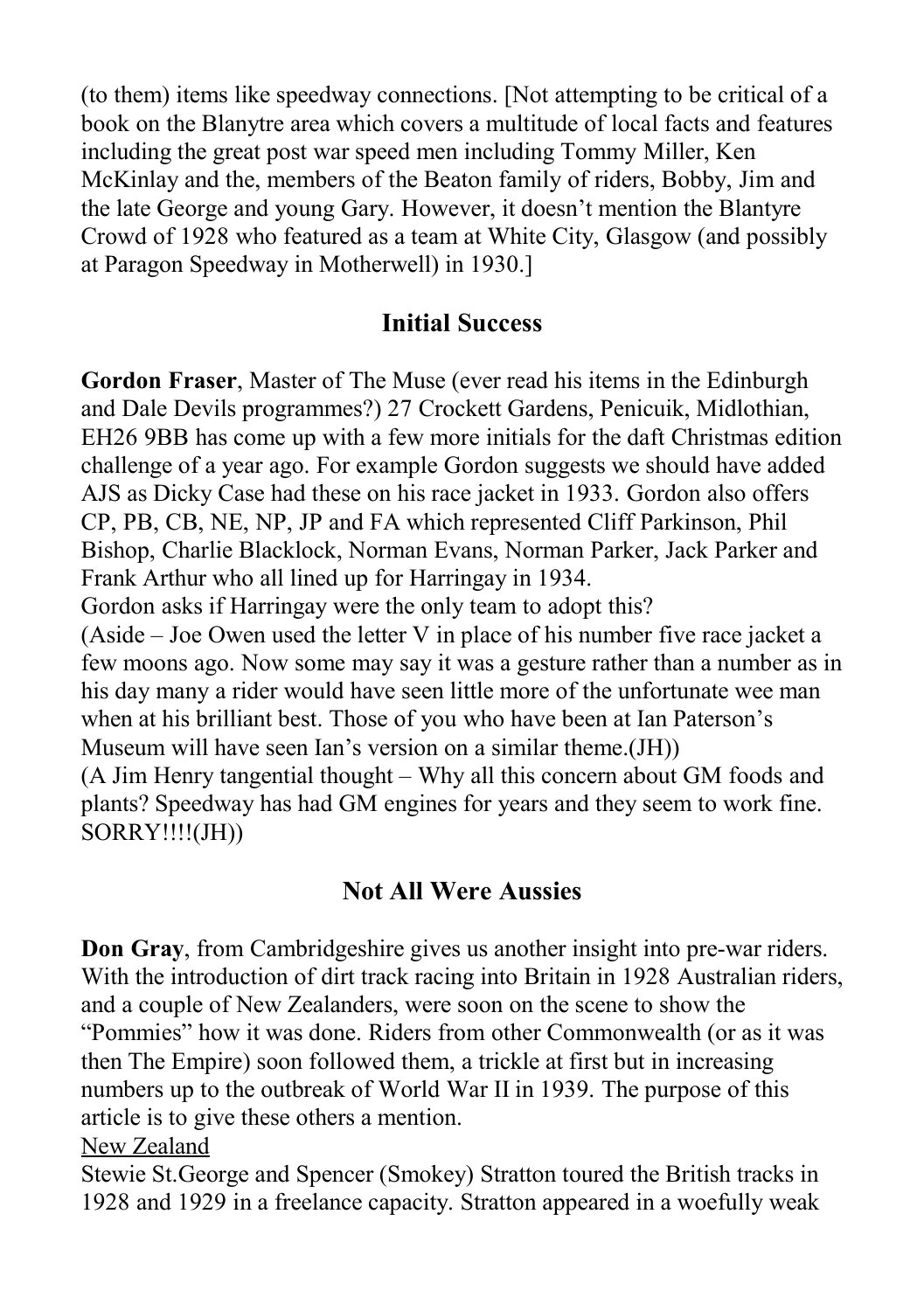Nottingham Leage team in 1930 and later at Sheffield. He became interested in promoting when he gave up riding but was involved in a fatal road traffic accident near Workington in 1938 when he was the manager at Newcastle. St.George appeared at Manchester White City and Cardiff in 1930 but faded from the scene after a meeting at Leicester Super in 1931.

Wally Kilmister and Reg Ranby signed for Wembley in 1930. Ranby failed to make the grade in the UK and had a few outings in Spain under the Hoskins banner. Wally improved rapidly and for most of the pre-war years was a world class rider with the Lions.

Charlie Blacklock, Alf Matson and John Garmson were newcomers in 1931 but sadly John was killed in a track accident at Nottingham soon after his arrival. Charlie stayed for a few years riding in turn for Stamford Bridge, Nottingham, Harringay and Birmingham. Charlie was killed in a track accident in his homeland in 1935. Alf began at Lea Bridge and moved to Leicester Stadium and Coventry for the 1932 and 1933 seasons. He was joined at Coventry by Mick Sillich, another Kiwi who failed to progress from second half racing.

In 1935 Jack Hobson came to England and signed for Wembley but quickly transferred to the new Hackney Wick team. He saw service with Plymouth and Harringay in his three year stay in this country.

Two further Kiwis arrived in 1936, Charlie Goldberg at Harringay and Reg Hyde at West Ham. Just one season over here sufficed for both of them. We had to wait until the late 1940s before the next batch of New Zealanders arrived to blaze a highly successful trail of international class riders and world champions.

#### South Africa

The speedway bug caught on in South Africa almost at the same time as in Britain, the first riders of note being Joe Sarkiss. He never made the trip to England but one of his compatriots, Les Barker, did appear at Exeter in 1929. He was followed in 1930 by Keith Harvey who appeared at High Beech, Stan Collins who appeared at Warrington and Alan Reeve and Will Nichols who both featured at Crystal Palace.

Reeve and Collins spent only one season here but Keith Harvey proved to be a popular, middle of the road team man throughout the 1930s with various teams including Stamford Bridge, West Ham, Nottingham, Walthamstow, Cardiff, Buirmingham and Crystal Palace. Will Nichols was killed in a road traffic accident while on his way to fulfill a booking at Exeter in 1930. In 1936 Wembley signed a South African bearing the colourful name of Cecil D'arcy de la Porte. He failed to pull up any trees but found a place in the Birmingham team the following year. In 1939 a South African named Godfrey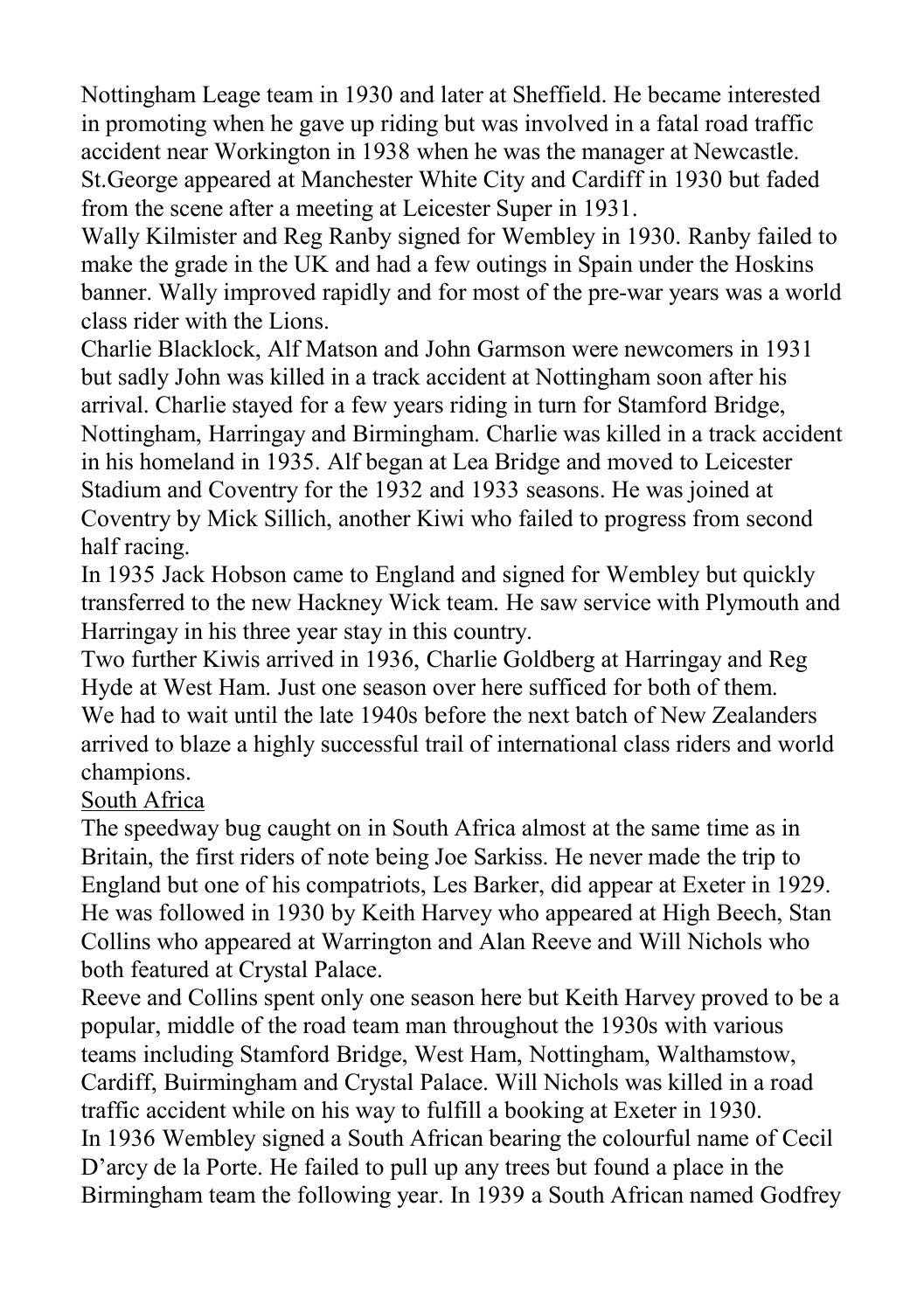Rabie tried his luck at West Ham but failed to make the grade because of frequent minor injuries.

### Canada

Following the tour of the USA and Canada in the mid thirties, Johnnie Hoskins was largely instrumental in bringing over Eric "Ricky" Chitty, a talented Canadian to join his West Ham team. Within one season Chitty had progressed to be amongst the elite band of world class riders and he remained loyal to West Ham throughout his pre-war and post war career. Other Canadian riders, George Pepper, Johnnie Miller, Harold Bain and Charlie Appleby decided to emulate Chitty and try their luck in Britain in 1937. Miller and Bain both started at Bristol but each transferred to Birmingham where they joined compatriot Appleby for just one season. Charlie was with Hackney Wick in 1938 and 1939 and he rejoined Birmingham after the war. Poor Charlie was killed in a track accident at Newcastle in October 1946. Hoping to find another Chitty, Johnnie Hoskins brought over a bunch of unknown Canadians to join George Pepper including Elwood Stillwell, Bruce Venier, Bob Spark and Eddie Barker. In addition to being a speedway rider, Eddie was an all-in wrestler who fought under the pseudonym "Flash Gordon" when not riding his bikes. Elwood, Bruce, Bob and George Pepper were all attached to Newcastle, another Hoskins promotion and became regular performers in the north of England and Scotland in the company of another Cannuk, Clune Johnstone. (Clune's claim to fame was his run up the fence at Marine Gardens which reportedly ended up with the track manager nursing a big bruise in his corpulent front, caused by the pits gates closing and nipping him. Bruce came back after the war in 1947 and, after two meetings and eight pointless outings at Glasgow White City, he called it a day.) Meanwhile not to be outdone, New Cross promoter Fred Mockford, signed Godwin "Goldy" Restall who became a valued member of the team throughout 1938 and 1939.

The fateful 1939 season witnessed a further influx of Canadian riders, one of whom quickly acquired world class status. Jimmy Gibb, who was well known on the American east coast tracks , joined his compatriot, Eric Chitty, at West Ham. He was accompanied by "Sandy" Sturgess, Fred Belliveau, who went north to Middlesbrough and Glasgow, and Emerson "Crocky" Rawding who spent his time with Wimbledon and New Cross.

It is possible I may have overlooked one or two others, Bob Bauskill comes to mind and he raced at Glasgow in 1939.

### **But Some Were!**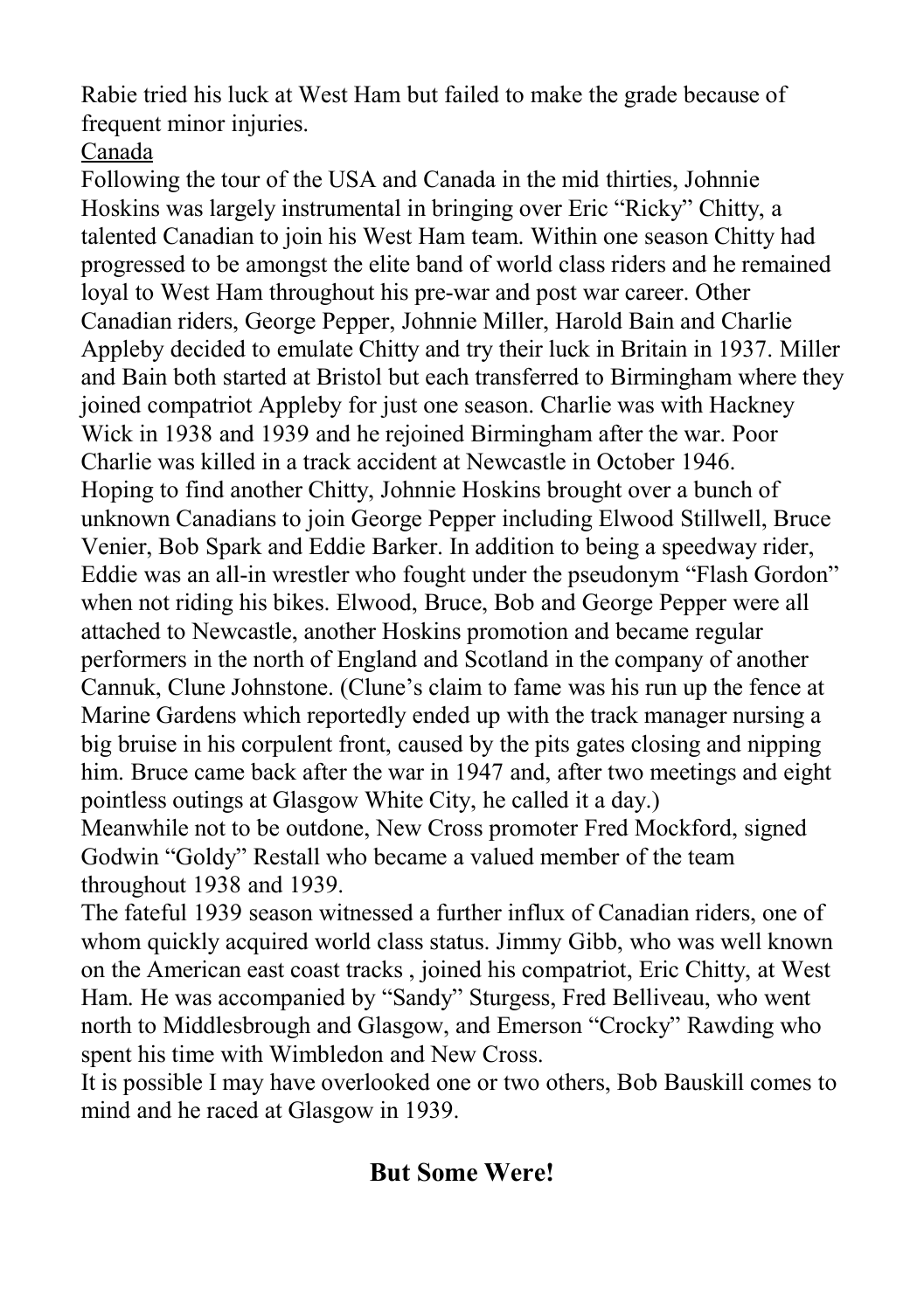**Don Gray** has penned an item headed "**Australian Riders in Pre-War Britain**." It runs nicely with the article above.

Grass track racing in Australia became popular in the early twenties and, due to the climate, the grass rapidly disappeared on the racing surfaces which swiftly became dirt tracks. The circuits varied in length for a quarter to one mile per lap.

In 1921 grass track racing was held at the Victoria Park race track in Sydney and became popular at many venues in New South Wales and Queensland. In 1923 Johnnie Hoskins organised a meeting under electric light at the West Maitland agricultural show. This event is generally regarded and accepted as the birth of speedway racing as we know it today, and, it was quickly followed by the construcution of conventional tracks in places such as Newcastle, Cessnock, Dungog, Toowoomba, Maitland, Melbourne, Adelaide and, in West Austraila, at Perth.

From the outset skilful riders such as Billy Connaulty, Les Reynolds, Tommy O'Dea, Gus Clifton, Jim Sladden and the American Cecil Brown thrilled the spectators. In Brisbane the Davies Park Stadium was constructed in 1925 as a successor to the near-by Exhibition Grounds circuit. It was here that the big names, later to become well known in Britain, such as Frank Arthur, Vic Huxley, Charlie Spinks, Dick Smythe, Max Grosskreutz and Hilary Buchanan honed their broadsiding skills.

In 1926 the one third of a mile track at the Speedway Royale first anchored the sport in Sydney where Tommy Benstead, Lionel Van Praag, Dick Sulway, Bobby Blake and Billy Lamont operated. Up country at Newcastle, a half mile track, the big names were the Datson brothers, Charlie and Jim, Arthur Wadell, Ern Buck, Stewie St. George, Paddy Dean, Ted Rees, Tommy Sharpe, Irvine Jones and Pat Hamilton, while at Perth, in West Australia, Ron Johnson, Sig Schlam, Reg West, Ray Taylor, Wally Little, and, a certain "Cyclone" Mookey, thrilled the spectators.

When Jack Hill Bailey organised the first dirt track meeting at High Beech in February 1928, three experienced Australian riders, Keith McKay, Geoff Meredith and Billy Galloway were already here in Britain to demonstrate their art, Galloway in fact actually participated in the historic meeting. They constituted the advance party with numerous Aussies arriving in the weeks following.

In the twelve seasons up to the outbreak of World War 2 about three dozen Aussies became household names and important members of British league teams, although of these three dozen only a few were international class. Accordingly, due to the limited number of top quality riders the Australian selectors found it difficult to field complete teams capable of winning a Test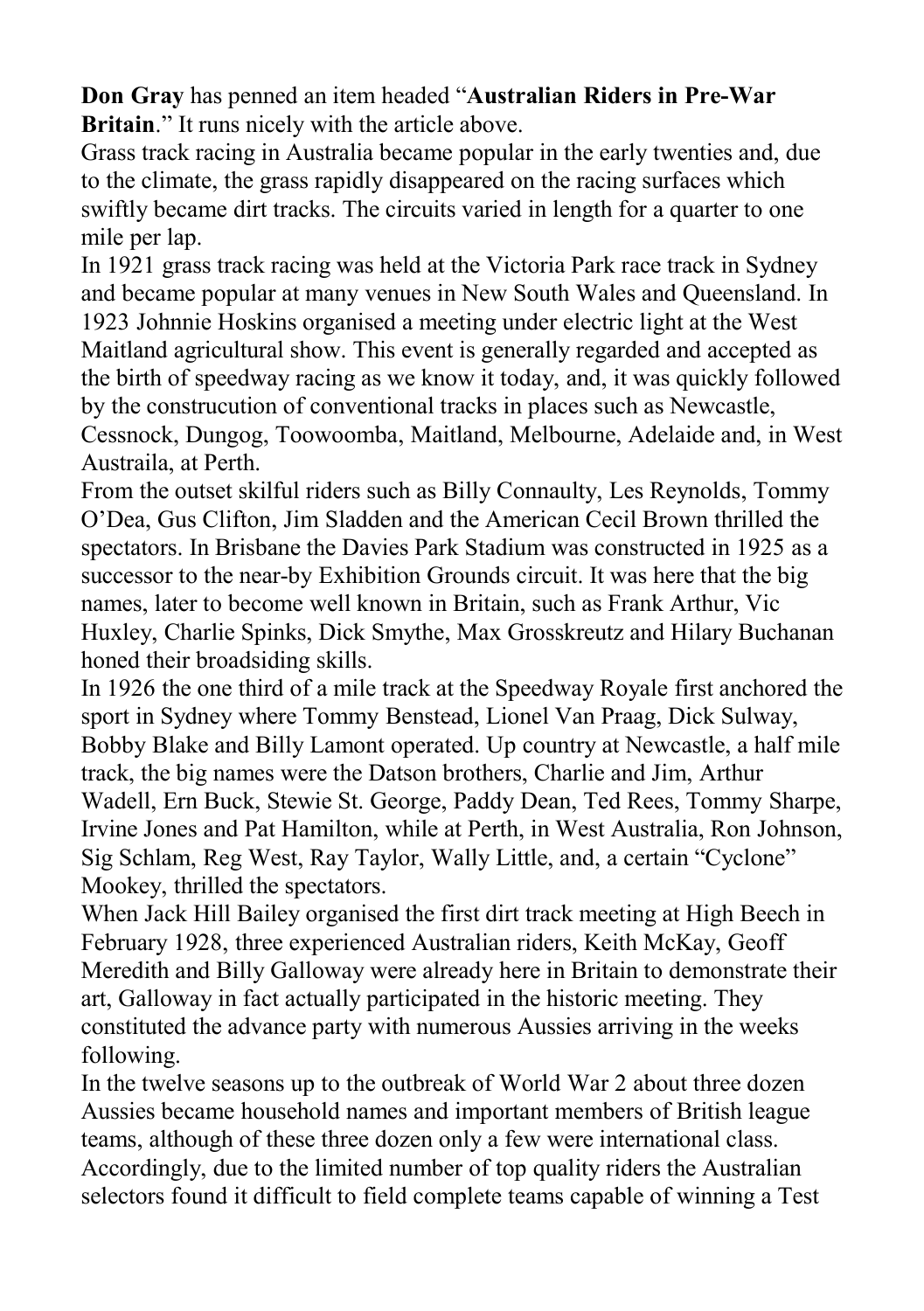series against England, a situation which brought about the demise of such contests in 1937.

It therefore is surprising that a check disclosed that at least one hundred and twenty Australains appeared on our tracks at one time or another in the prewar era, most of them staying for just one or two seasons and generally attached to teams operating in a lower division league, or, indeed, failing to make the grade at all in the UK. It is pointed out, however, that there was an influx of newcomers at the start of the 1939 season and it is a matter of conjecture how many of them would have become well known favourites on our tracks had Hitler behaved himself.

To list the names and details of all the ten dozen riders is beyond the scope of one article but I set out below the names, year and track of just a few of the men who spent just one season over here and whose names are rarely, if ever, mentioned in any of the history books.

Bruce Caswell 1932 Southampton & Coventry; Dave Kemp 1930 Southampton & Stamford Bridge; Ken Kirkman 1934 Wembley; Keith Litchfield 1929 Freelance; Harry Mangham 1930 Lea Bridge; Frank Randall 1931 West Ham; Alan Rout 1930 Nottingham: Moff Jones 1938 West Ham; Fred Tracey 1934 Lea Bridge; Cecil Walker 1930 Coventry. (Jones and Litchfield do get a mention in the pre-war histories of the Scottish tracks and Jones was programmed as Mutt. JH)

### **The Name's The Same**

**Eric Watson**, our artist in residence who has produced the superb club badges that feature on the web site and the rider sketches that adorn each of the team pages on the web, has sent in details of riders with the same name. Buster Brown No.1 rode for Nottingham in 1930 and 1931 whilst Buster Brown No.2, featured in an earlier edition, was the Wembley junior who went on to race for Oxford in 1950 and Swindon 1951 – 52.

Fred Williams (the English one) rode for Salford in 1929 and Preston in 1930. Fred (or Freddie, the Welsh one) rode for Wembley his whole career from 1947 to 1956 and in the process won the World Championship in 1950 and 1953. (As an aside **Eric** sent an extract from his very impressive list of riders who raced 1928 – 1939 and is seeking the christian name for an A Wainwright who featured at Southampton in 1928, ? Waln (Minnie? [but assume that Minnie was a nickname]) L.W. Walton who was at Manchester White City in 1929 and A.J.Ward who was at Salford in 1929.

(As another aside A.J.Ward appeared in the first meeting at Middlesbrough in 1929 in the Salford team along with Cliff Watson, F.Williams, T.Mason, Stan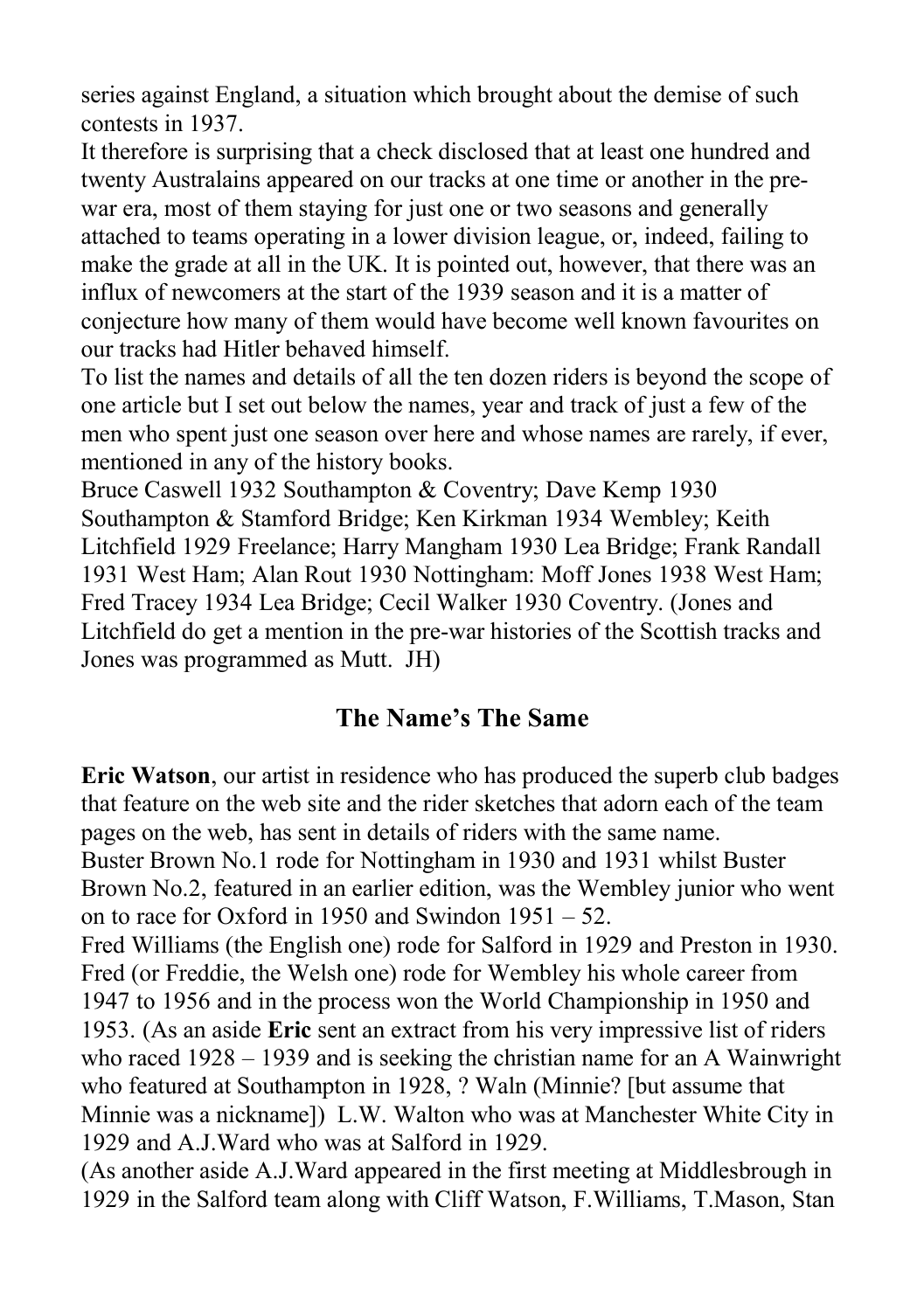Wynne and Sam Higgins. The proto Bears (in White) were Charlie Barratt, Jack Ormston, Frank Harrison, Alec Hill, Charlie (Tiger) Sanderson and Norman Evans.)

# **The Names is Different but It Is The Same Organisation**

Up until the start of October old riders who didn't fade away joined the Veteran Speedway Riders' Association (VSRA) which had emerged from the Veteran Dirt Track Riders' Association. The VSRA has, for years, had difficulty in recruiting lads who have hung up their leathers and kevlars because in the UK context they did not consider they were old enough to be considered as veterans.

The idea of a name change has been on the go for a while and at last the VSRA is no more. It is now The World Speedway Riders' Association. Same body but a new name which will hopefully encourage the "younger" lads, (and a few of the lassies too) to join.

The newly named association is starting work on the new speedway museum and it will be interesting to see how this progresses. The web site will be accessed from the museum as an archive for visitors.

# **An Early French Invasion?**

**Alan Bates**, sent in an item some time ago which recorded the visit to the Folkestone Heights Speedway (grass track) on 24<sup>th</sup> August 1947. Sides from the Heights Speedway and Moto Club du Nord de la France staged an inernational over six heats which was won by the home side  $26 - 10$ . R.Barbara was top visitor with 6 points while J.Shenston was top Brit with 5. The report suggests the French side brought a number of very poor machines and some needed spare parts fitted before they could race.

# **Publications**

#### **Booey – Round in Circles – The Eric Boocock Story by Eric Boocock with Neil Martin. Retro Publications. £15.99 plus P&P.**

I've been lucky to see Eric from his early days as a Bear and a Duke and to have met him when he was a team manager at Powderhall and as a visitor to Armadale in the same capacity. I enjoyed watch Eric in action as a superb rider who gave it 100% plus and I have a lot of time for him as the man. An anecdote not recorded in the book – probably one Eric has forgotten – happened at the lamented County Ground when Hull was racing the Falcons.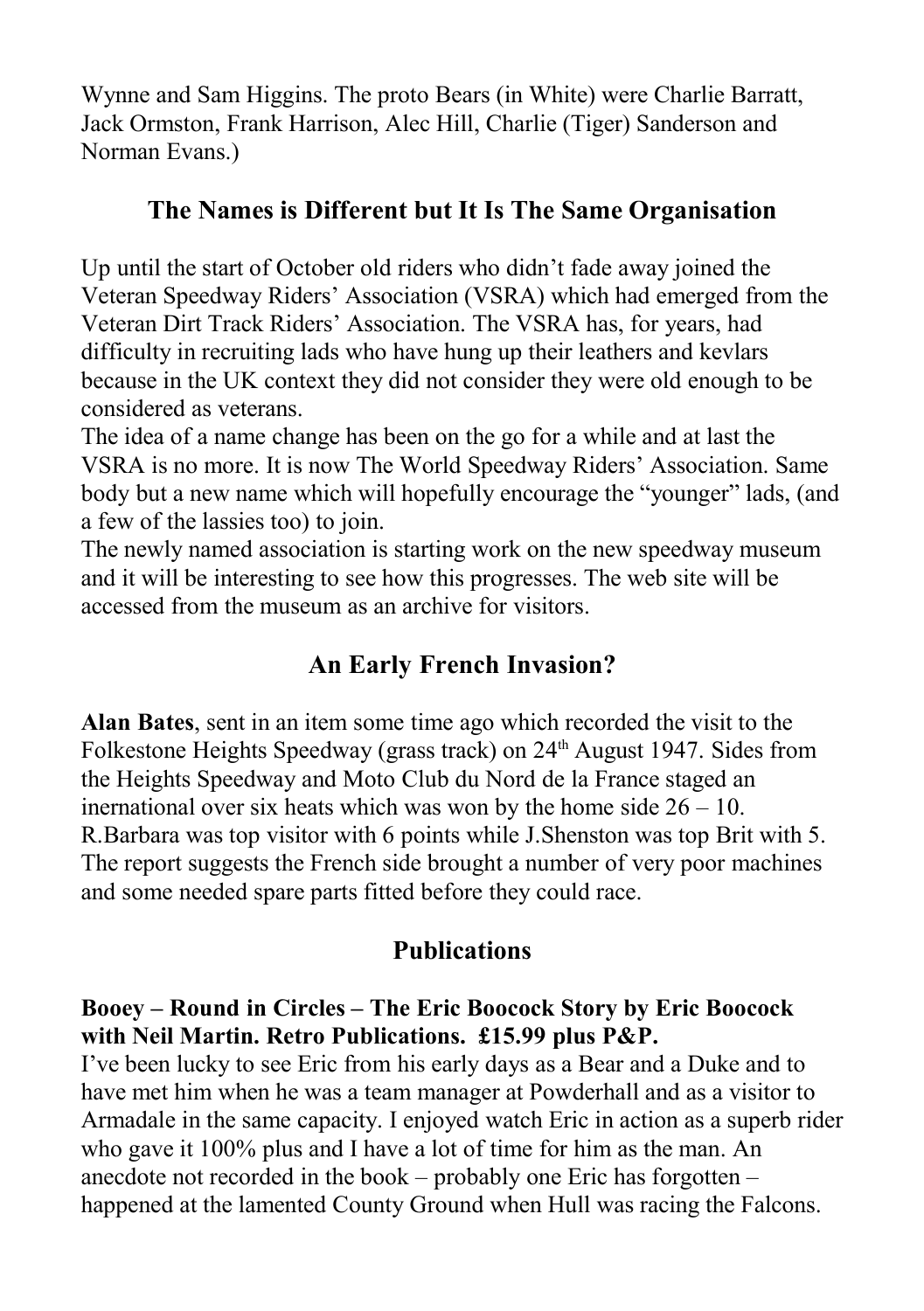Interspersed between the main match the Exeter Conference League team was racing Linlithgow and I was in the pits helping (probably hindering) Brian Turner. Brian was having a torrid time with bike problems. As Brian returned to the pits, Eric, who was standing at the pits gate, turned and followed Brian into the pits. Quick as flash Eric told Brian he thought the trouble was broken rocker.Eric was spot on. It struck me that Eric didn't need to bother about Brian, but he did. To me that sums up the man and the book, which I can commend to you, confirms this.

It is interesting to read the story from the rider's side of the fence and the other parts of the scene as team manager and promoter.

However, a couple of clangers Eric.

Barry Briggs – Wayne's dad? – a wind up? Wayne and Barry are brothers. The Edinburgh – Belle Vue match of 1963 did not feature the steel plate starting gate method. It was an Ian Hoskins idea from his Tigers' days (reported previously in the Speedway Researcher) he tried to bring back in the 1960s without anyone taking him up on it. Another thing – it is questionable whether George Hunter's bike could not have spun on the clutch as the engine seized solid. Review by **Jim Henry**

**Midget Car Speedway following the Fortunes of Stoke Potters by Derek Bridgett. Tempus Publishing £12.99 Tel: 01453 883300** We don't have much coverage of 4 wheels but books on midgets are rare and, unlike stock cars, seem/ed capable in track terms of sharing venues This book by the brother of the late Bill and uncle of Alan, tells of the four wheel action before the war and the men, some ex speedway (including Frank Chiswell and Spike Rhiando) and grass track men, who raced and built these rivals to the two wheeled track rivals. The book has good reviews in the motoring press.

**"Plymouth Speedway" by Paul Eustace (Published by Tempus) £12.99**  When speedway stopped at the Pennycross Stadium in 1970, the County Ground in Exeter became the only track in Devon. Now the situation has been reversed because the County Ground closed in 2005. While the Exeter Falcons are in recess, arranging for speedway to be held at Haldon Hill, Plymouth City Council have given permission for a site at Marsh Mills to be used initially for three years for a new team to race in the Conference League. Towards the end of their first season, Paul Eustace (who wrote a similar book on Southampton Speedway which was reviewed in Speedway Researcher Vol. 5 No. 1 - June 2002) has compiled a photographic history of Plymouth Speedway, which is another book in the "Images of Sport" series.

To complement the pictures, a written history covers 13 pages at the start of the book. The pictures are arranged in five chapters covering the years 1931- 37 (including the time when Plymouth competed in the top division); 1947-50;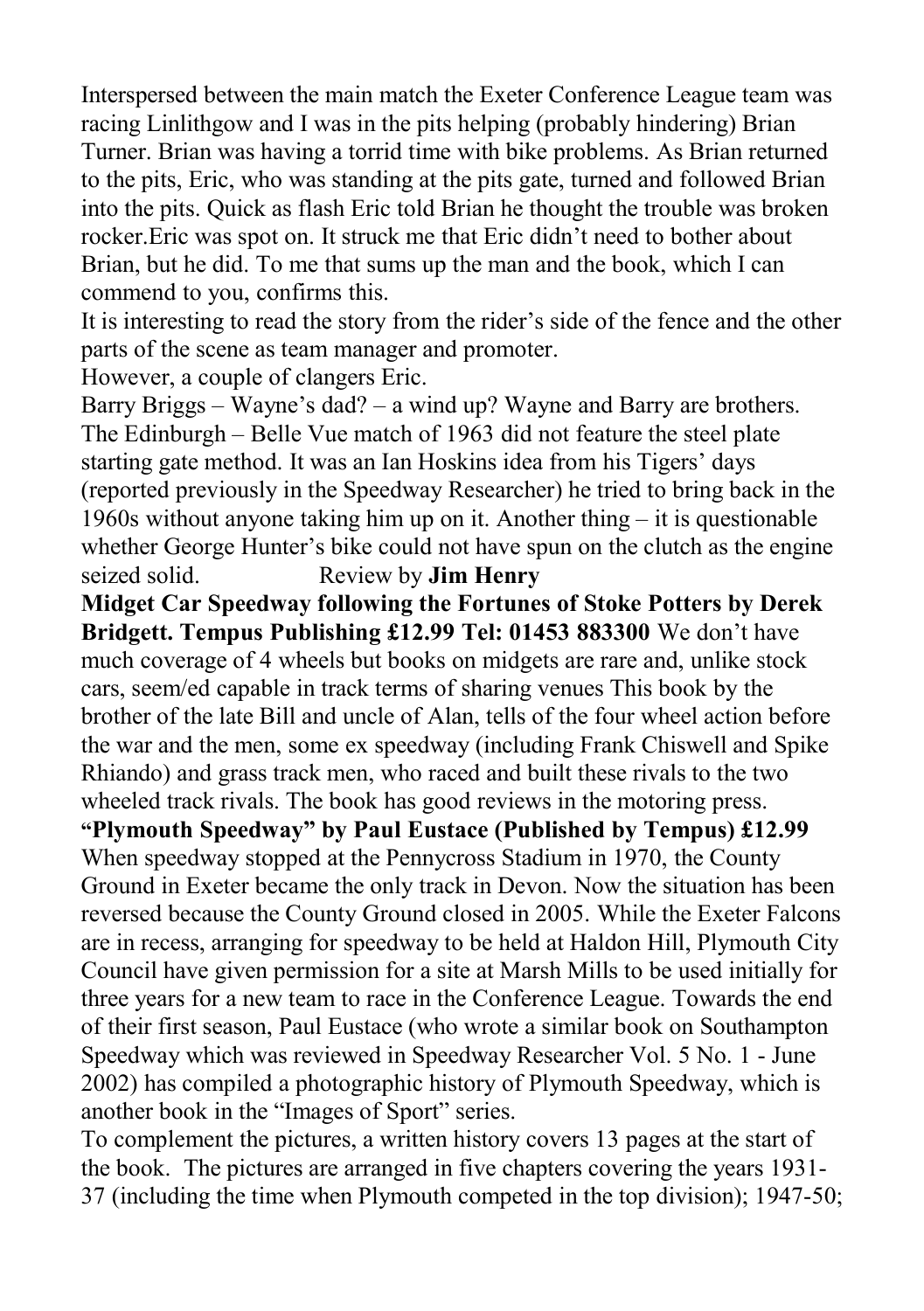1951-54; 1959-62, and 1968-70. Tragedy at Plymouth is remembered with a picture of Noel Johnson who lost his life at Pennycross in 1931, and a press cutting reporting the death of Ted Stevens in 1953. There are various action pictures, team photos, programme covers and rider portraits throughout the book which should interest anyone who wishes to broaden their knowledge of speedway in Devon. And how many speedway books have a reference to Dick Barton Special Agent?

At the back of the book is a list of league match results and season summaries of riders' total scores. My only criticism would be that cup matches and other official competition results are not included, but bearing in mind that the book is intended to be picture based, the lack of complete statistics should not spoil the reader's enjoyment.

The book is highly recommended, especially to anyone who has bought any of the previous books in the "Images of Sport" series. It can also be read in conjunction with the brief history included in "Speedway In The South West". **Review by Colin Pike**

# **Nigel's Nostalgia**

We don't mind acknowledging that **Nigel Bird** is probably amongst our most active contributors by publishing some of his items under a separate heading. We've always said we want to edit – so good on you Nigel.

#### **Trophy (1929)**

The Manchester Sunday Chronicle D.T. Silver Trophy; this was in the form of a model speedway bike mounted on a wooden plinth, it appears to be of solid silver, very detailed high quality casting immediately recognisable as being based on a BSA 'red star' DT bike. Where is it now? Does the newspaper company have it locked away for safe keeping? as does the Daily Mail with the National Trophy.

Many of these quality items must survive? It is doubtful if any were melted down, as the value of the silver would be less than the value of the trophy. [JH – A video showed John Chaplin at the newspaper offices with the old National Trophy so it seems that was kept. The bit about the Manchester Trophy is of interest as the 1929 Scottish Championship, won by Drew McQueen appeared to be a model speedway bike on a plinth from the photo of the presentation party at the end of the meeting. What happened to that trophy? Was it used again and is one and the same as the one mentioned by Nigel above. Finally three solid brass trophies were presented at a Wartime meeting at Belle Vue featuring a leg trailing rider on a bike. This trophy was not so detailed as the one won by Drew McQueen. One turned up later at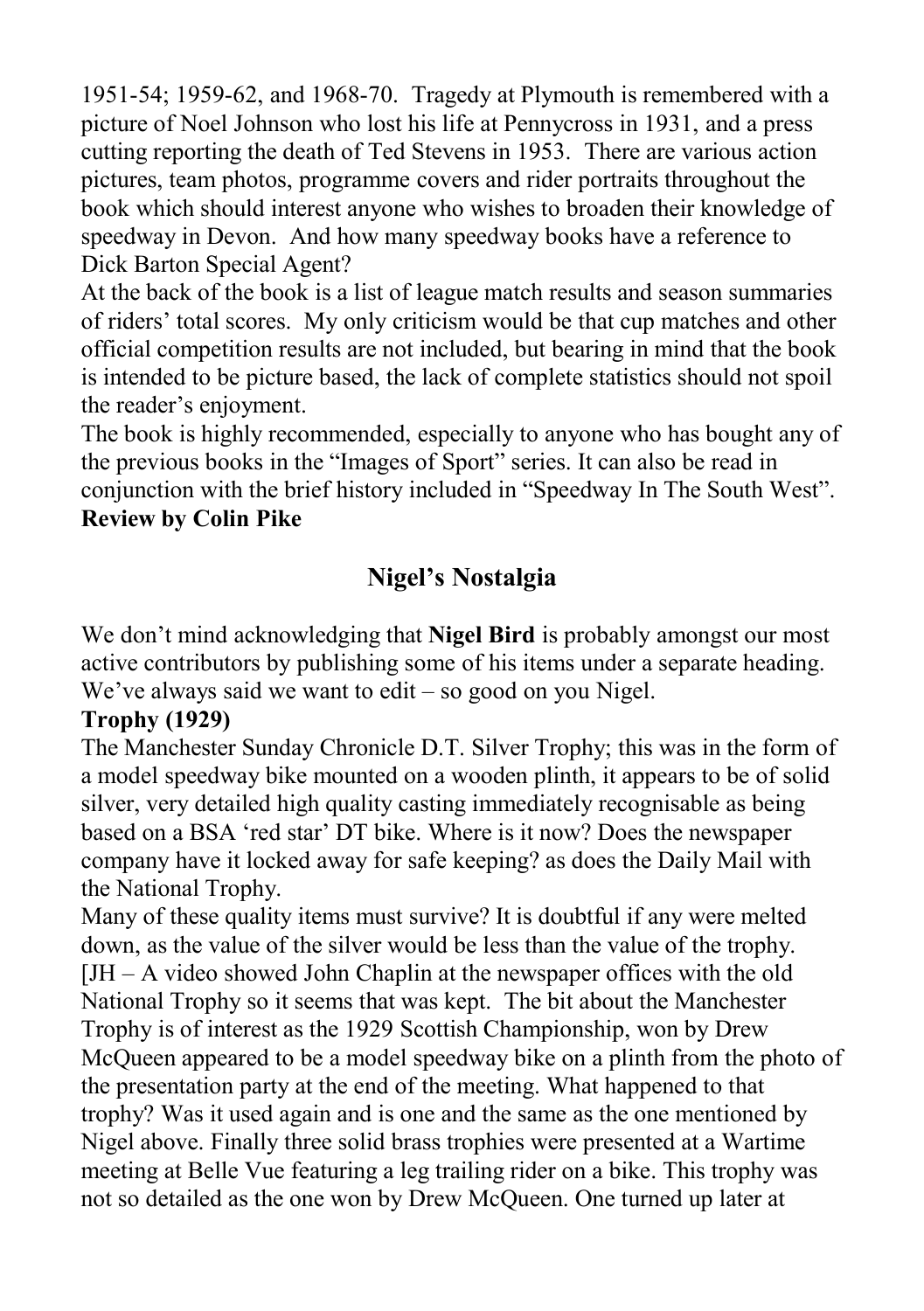Wimbledon (I think) to be won outright by Bob Andrews. One was won by Frank Varey and another was won in a raffle by a fan named as Mr Alexander. NOW one of these two unaccounted trophies, or one very very like it, was held by the Scottish ACU when they were based at Bathgate but it is not known if it is still in their hands now they have moved to Broxburn.]

## **Collectors Corner.**

Seemingly neglected and forgotten "The Modern Boy" comic contained articles on speedway. In 1929 it ran a series of rider profiles, Gus Kuhn, Colin Ford, Sprouts Elder, Roger Frogley, Art Pechar, Billy Lamont, Vic Huxley and more, speedway articles were also featured in 1930 editions, other years may well have speedway features. Something collectors should check out?

#### **Bill Allen, Mystery**

Coventry team rider Wilfred 'Bill 'Allen of Kidderminster, the man involved in the accident that resulted in Noel Johnson's death at Plymouth Aug 1931, was it seems not an inexperienced novice, for he had ridden in New Zealand and Australia. According to the coroner's report, Bill stated he had experience of riding speedway in the antipodes. Globe trotting Bill must have immigrated to Auckland New Zealand? where he raced on the grass, crossed the sea to Australia during 1928 and raced on the speedways. He took part in the first ever dirt track meeting in NZ, at Kilbernie, March 9th 1929

He was later involved with the then fledgling sport of midget car racing which lead him to race in the USA. He was racing midget cars in 1936 one of his opponents was former speedway rider Laurie Packer. {Nigel thanks Graeme Frost and Ross Garrigan and wonders if anyone has any information on the movements of Bill Allen.}

#### **Colour supplements**

The magazine 'Motorcycling' 1928 issued 4 coloured Dirt Track supplements, has any one got or ever seen them?

### **Monmore Speedways (1929) Ltd. (Wolverhampton)**

It appears that the only shareholder and director was Arthur Westwood. On the day the company was registered Westwood either had a change of heart or could not use the name Midland Speedways because Dirt Track Speedways Ltd owned that title, and the name was altered to Monmore Speedways Ltd. Set up in July of 1929 with just £500 in shares, the under capitalised company (Westwood on a wing and a prayer?) quickly went bankrupt and by the  $25<sup>th</sup>$  of Sept winding up procedures began with the company being wound up on 8th October 1929. It was finally dissolved in Feb.1932; a notice was placed in the London Gazette to that effect. (Ref. *Documents of H.M. Government,*

*'Company registrations')*

**Dick Ince**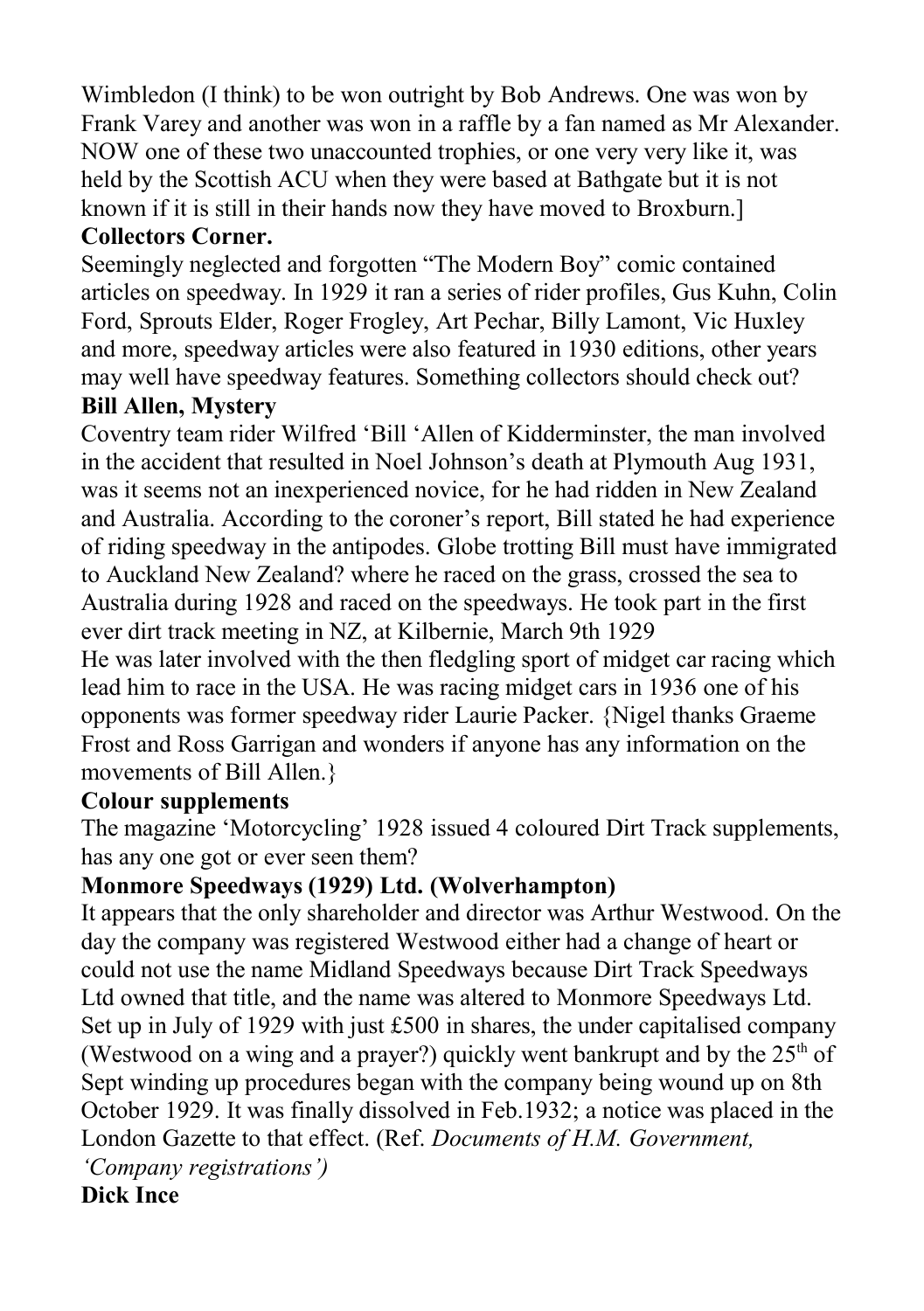American Dick Ince who came to Britain in 1936 was a millionaire before he rode speedway. At home in the States he would turn up at meetings with 6 brand new bikes on a trailer, towed by a 12 cylinder luxury saloon.

#### **The shortest and saddest career in speedway**

Riding for the very first time at the Tiger Stevenson training school at Perry Barr Birmingham (Sat 16<sup>th</sup> Nov 1946) Hugh Watkinson of Ilford Essex, on only his second lap did not make the turn and rode straight into the safety fence at speed and was killed, Stevenson who was on the track guiding riders, had to leap out of the way. It was only the second day of the newly opened training school.

### **Skidding on the beach**

Was there broadsiding in the UK before speedway? It is assumed that the technique was introduced into this country by dirt track racing, but what of beach racing? Sliding a bike in sand is relatively easy, There is a photo in "The Motor Cycle" 1927 taken at the Scottish sand racing championships, TT rider Jimmy Guthrie can be seen, travelling in an anticlockwise direction in a full broadside, leg trailing. Was anyone in sand racing broadsiding the bends in earlier years?

[ Minor correction Nigel. Suggest the photo was probably of the Scottish Speed Championships at St Andrews which appeared in the press every year. These events were staged up until the 1950s before the event moved over to a tarmac surface – I think from memory it was at Charterhall in the Scottish Borders. Sand track racing did take place on a lot of Scottish beaches but often it was a straight run. Jimmy Valente and Larry Lazarus were recorded as racing on the sands at Troon, Prestwick etc before WWII. John Jarvis' list of some venue are included in Homes of British Speedway. ]

### **Web Whispers**

Needless to say those of you with access to the web are happy to see the way that it grows. Those you don't have access must wonder what gives. Anyway, **Ron**, is prepared to help those of you with a computer and can look at CDs. If you are a subscriber and want to see what is on the web you can send a CDRW and a stamped self addressed envelope to **Ron McNeil** at 81 Stafford Grove, Shenley Church End, Milton Keynes. Ron will 'burn' the site to your disc. You can get a quarterly update provided you supply the disc and self addressed and appropriately stamped envelope.

Ron and I have discussed extending this service to non-subscribers for a nominal fee (which would be used to off-set web site running costs). However, we will not start any such service to non subscribers if those of you who have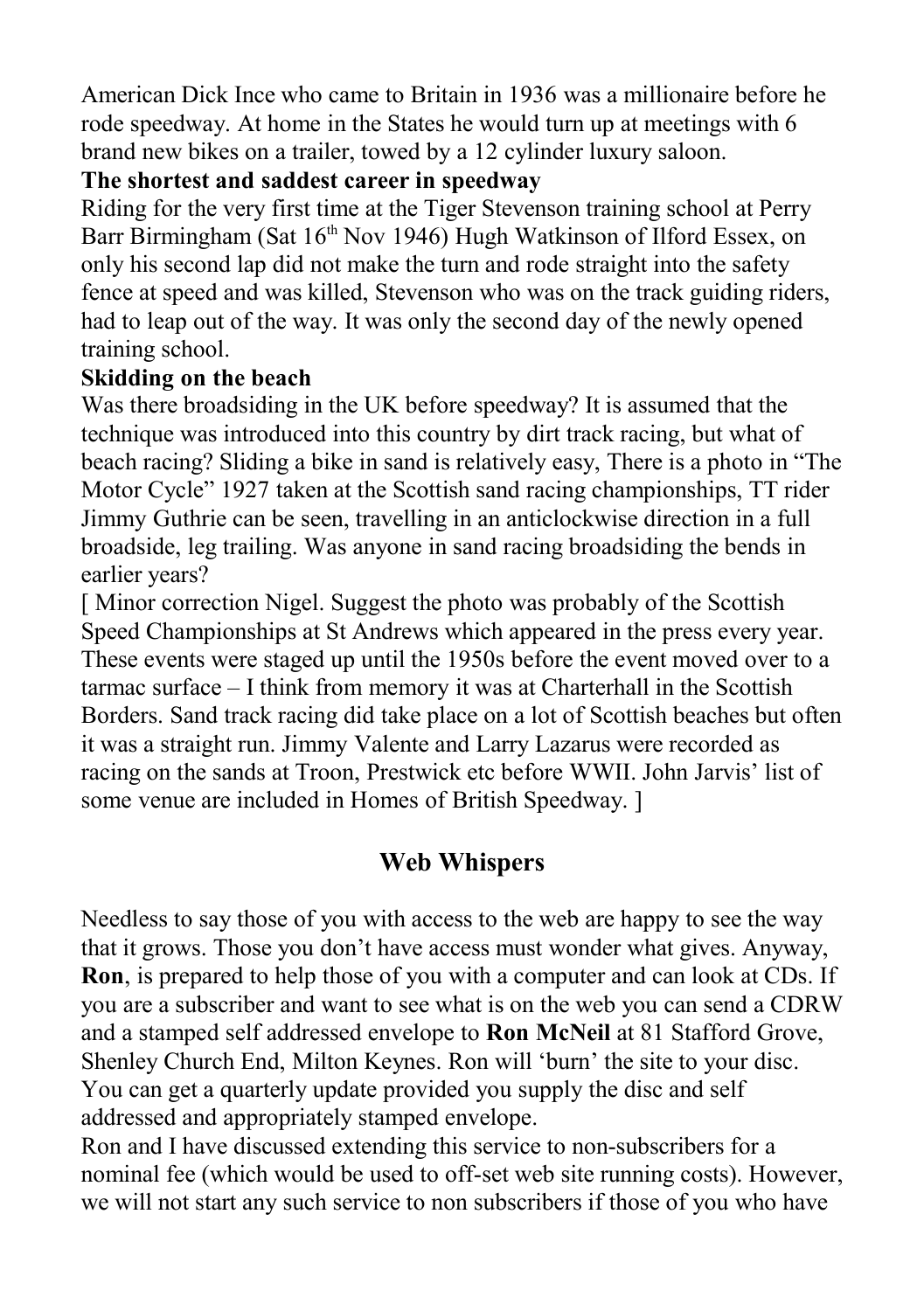submitted information have any objections to us doing this.

If you haven't looked at the web for a while you'll see it has grown with the start of **Roger Beaman** and **Nigel Nicklin's** Cradley material, the complete record of Marine Gardens, Edinburgh meetings from **Jim Henry**, **Ian Moultray** and series editor **Mike Hunter** and Poole material from **Richard Hine**. Division Three 1947 is well represented thanks to **Hugh** Vass and many more who are listed on the web contributors section. Work is starting on 1948's Division Three. The list of contributors continues to grow and we

thank everyone for their input.

We also must thank **Mark Aspinell** for his very thorough checking and correcting of track year files. The process now involves Mark checking material and the first update will follow his going over of the file.

Finally we must also thank **Tony Southwart** for the bits of information which have all but completed the record of Halifax home meetings compiled through the good offices of **Barry Stephenson.** If you have the missing details for Halifax  $4<sup>th</sup>$  October 1950 v Fleetwood – we'll have completed a "home track record".

Can't forget **Colin Pike**'s cumulative index which features on the web – a labour of love that's for sure.

Finally for now, can't finish without congratulating **The Pre-War Crew** on their progress and the quality of the material as it appears on the web. The heat details and the wee snippets about the match are really worth a look.

# **Film Clips**

**Alex Broadhurst** has been using his computer to look at speedway footage on the Pathe Newsreel web site. He has looked at items including a 1933 Test at Wembley in 1933, a meeting at Belle Vue in 1942, Rye House footage from 1949 and 1969 World Final. In addition Alex has been looking at the Movietone site which also has a fair amount of speedway footage. We understand that you'll need to have a pile of dosh if you want to purchase copies of this footage.

## **Les Blakebrough - Setting the record straight**

**Brian Collins**, AKA Mr International Speedway has sent us the following: This well-known London-based rider was active in the early days of the sport, from 1928 to 1933, notably for Crystal Palace and Stamford Bridge. It has previously been stated in print that he adopted his mother's maiden name of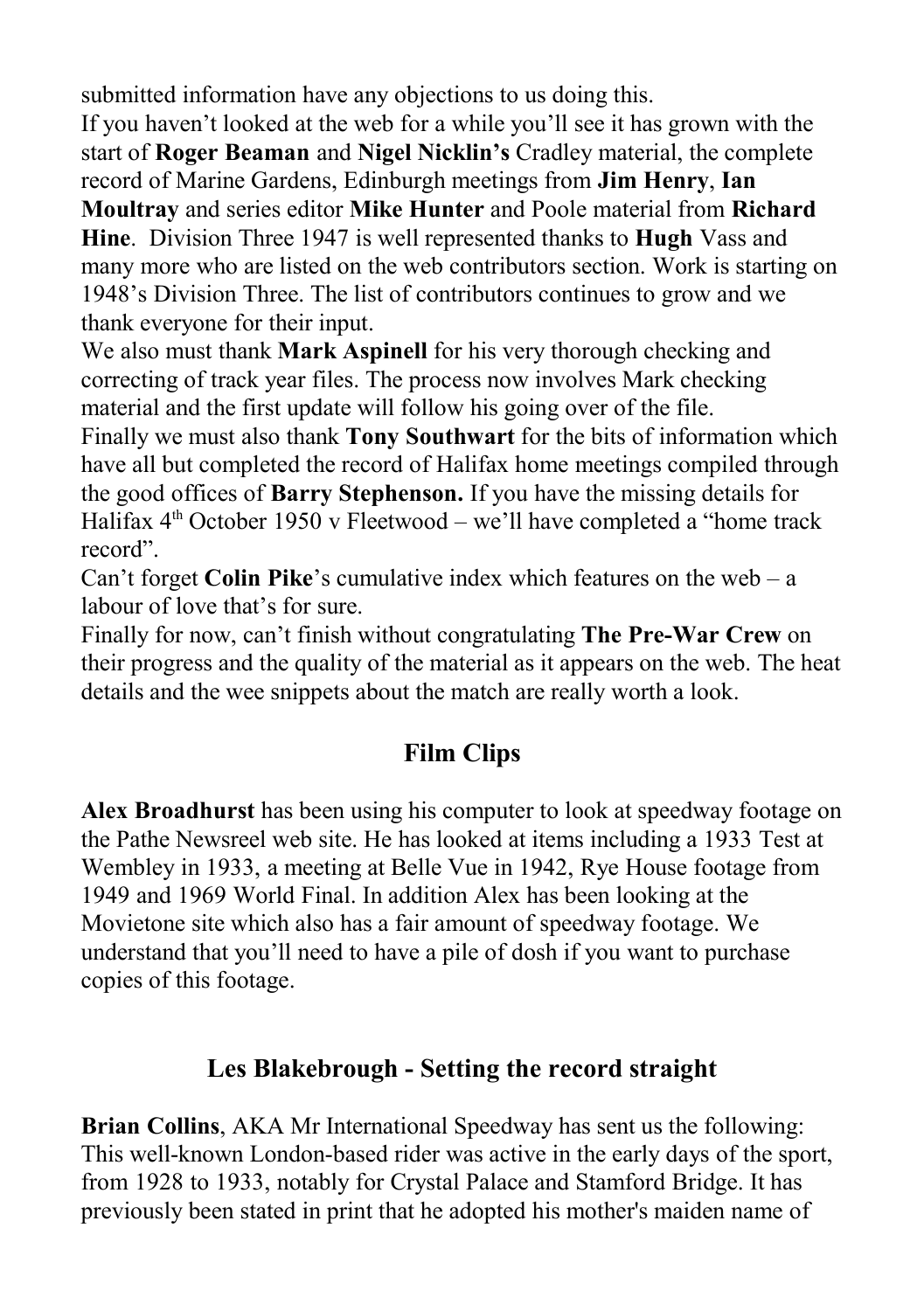Blakebrough, rather than using his own name of Bottomley, when riding, and also that he died of diptheria in 1933.

I was recently contacted by Les' daughter, Jennifer, asking for any information on his speedway career. When I related the above "facts" to her, she was somewhat surprised, since she wasn't born until 1941!

Les Blakebrough (NOT Blakeborough) WAS his true name. The family does not recognise the name Bottomley at all. Les retired from speedway because he shattered his right knee in a crash. Because of this, he was turned down for active war service, but worked on radar development as a civilian during the war years, then later in the aircraft industry. He retired in 1973 to Crackington Haven in Cornwall, where he died on Jan 26, 1978. He is buried in St Gennys churchyard.

His oldest son, Gordon, adopted his father's christian name when he emigrated to Australia, and became a world-renowned ceramic artist (see [www.lesblakebrough.com.au\)](http://www.lesblakebrough.com.au/)

Brian also sent copies of a couple of photos of Les – one is the famous photo of the heavily masked man from the very pioneer days of 1928 – with which some may be familiar. The other shows Les sliding round on what appears to be a bit of waste ground using a machine fitted with a very unusual looking rear wheel which has a series of tennis ball sized balls in place of the tyre. [Does this ring any bells? It rings a bell with me – something to do with indoor speedway. (Now featued on the web site.) (JH)]

# **The Jack Crawford Mystery**

Those of you who have a copy of the Glasgow 60th Anniversay meeting programme will see a list of Tigers compiled by Robin Goodall. Included in Robin's list was one, Jack Crawford, and like me, Robin had his concerns about the authenticity of Jack's claim for inclussion. Jack was supposed to have turned out for Tigers once in 1946 but a programme which turned up recently shows Joe Arlett at number eight (second reserve in those days) and Jack in the Novices Race. Mystery solved – well – almost. Another programme from the same meeting is needed to resolve this one. **Jim Henry Second Halfs**

Back in the dim and distant past the speedway meeting was often an event of two halfs. We now have fifteen heat match fixtures but one time we had fourteen or thirteen heat matches with five plus second half events. The first half was usually the League or Cup business when the lads rode for their team. The second half was, by and large, every one for themselves with a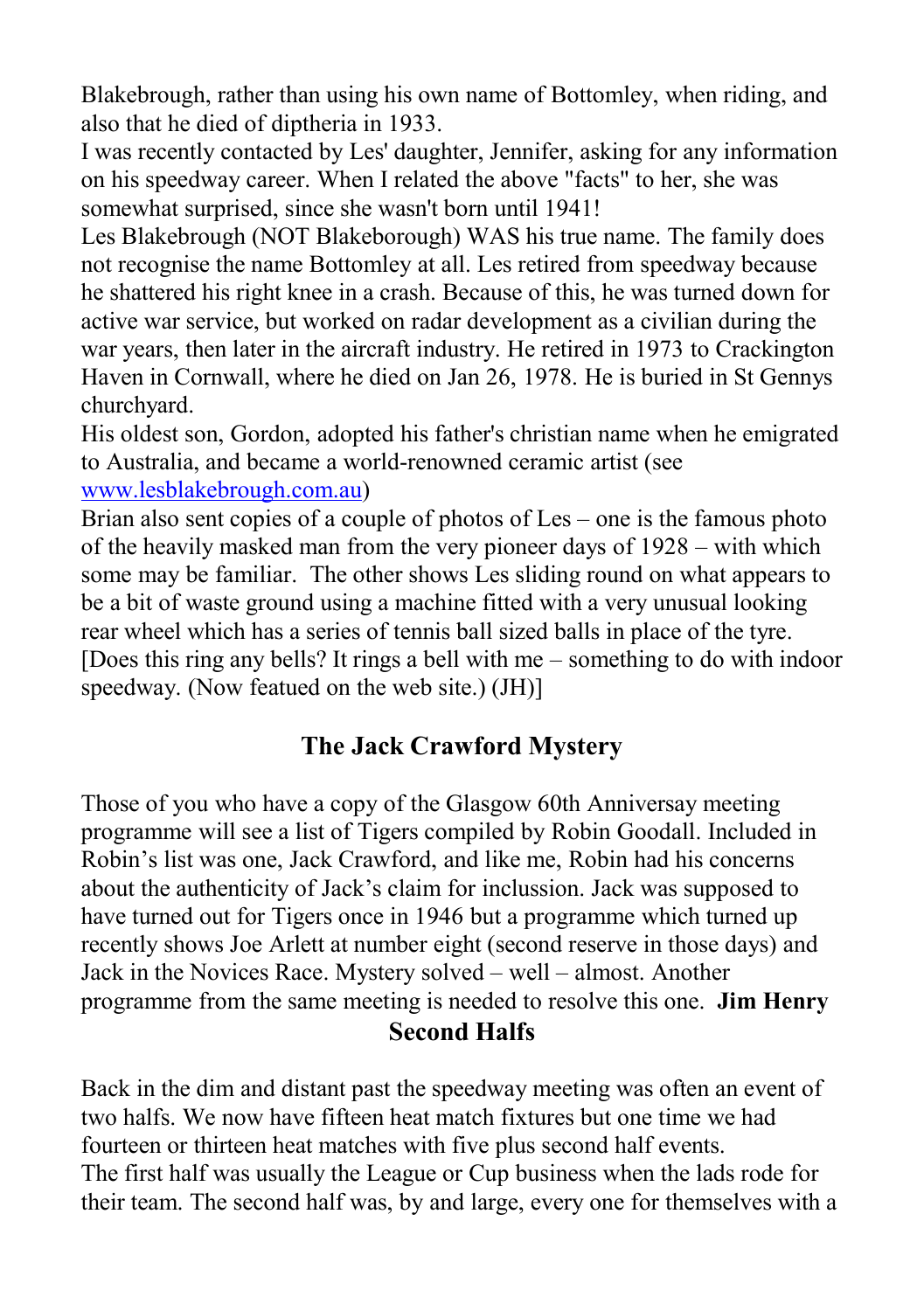Trophy for the winner to parade round the track.

The names of the events in the old programmes were weird and wonderful – some celebrating local names and others on a more countrywide basis. Some saw trophies presented by one of the then many Branches of the team's Supporters' Club and some were awarded by fans who were a bit flush and could buy a pot. In some cases the trophy would look remarkably similar to the one that was won the week before and you may have a bout of déjà vu as you would probably see it again the following week with another name. The format was, mostly, heats and a final but sometimes they would indulge in heats, semis and a final. Four heat and a final events, from a historian's perspective, are the best. The winner of each heat made it to the final. Three heats and a final are a pain as they invariably saw the winners and the fastest second of the three in the contest. The trouble is not many marked down the times for the second men as you will see from the needs sheets on the web. It is also quite surprising the number of tracks in the top flight that utilised three lap events – saying that, some of the times for four laps were a lot longer than many tracks would ever see now.

The second halfs did serve a purpose in that they gave the promotion the chance to give promising youngsters a spin in front of the paying public. The winner of the Novice Race was often promoted to a Discovery Race which gave the novice a chance to gauge his progress against the guys chasing the reserve berth. From the Discovery Race the next step was the Reserves Race, again good experience where you faced the men in the tail end of the team. Some tracks used the four heat and a final event to give reserves an outing together with a Final place beside the big boys as a reward for winning it. The second halfs were a chance to breed talent and local fans delighted in watching their lads progress from a raw novice to heat leader. Equally, some didn't make it but their often gutsy performances kept the crowd on their toes before, what was, in theory, the highlight of the night – The Second Half Final. Did the UK produce more home grown riders when we had the old second halfs? There is a task for some of the stats fans to give us an answer to. Not a moan but this is the race with most times missing in old programmes. Lots of people were on their way to the car park, bus or train, or, dare I say it, bar, and by the time the announcer had given out the vital information, the programme was packed away for transit home.

Whilst a lot of stats fans are interested in the match data – second half information is also of interest as it "tracks" the rise of the future stars and captures someone's moment of glory when they hit the zenith of their career. Many riders had outings all over before becoming regulars at one venue. Am I calling for a return to the old second halfs – no – just giving a wee bit of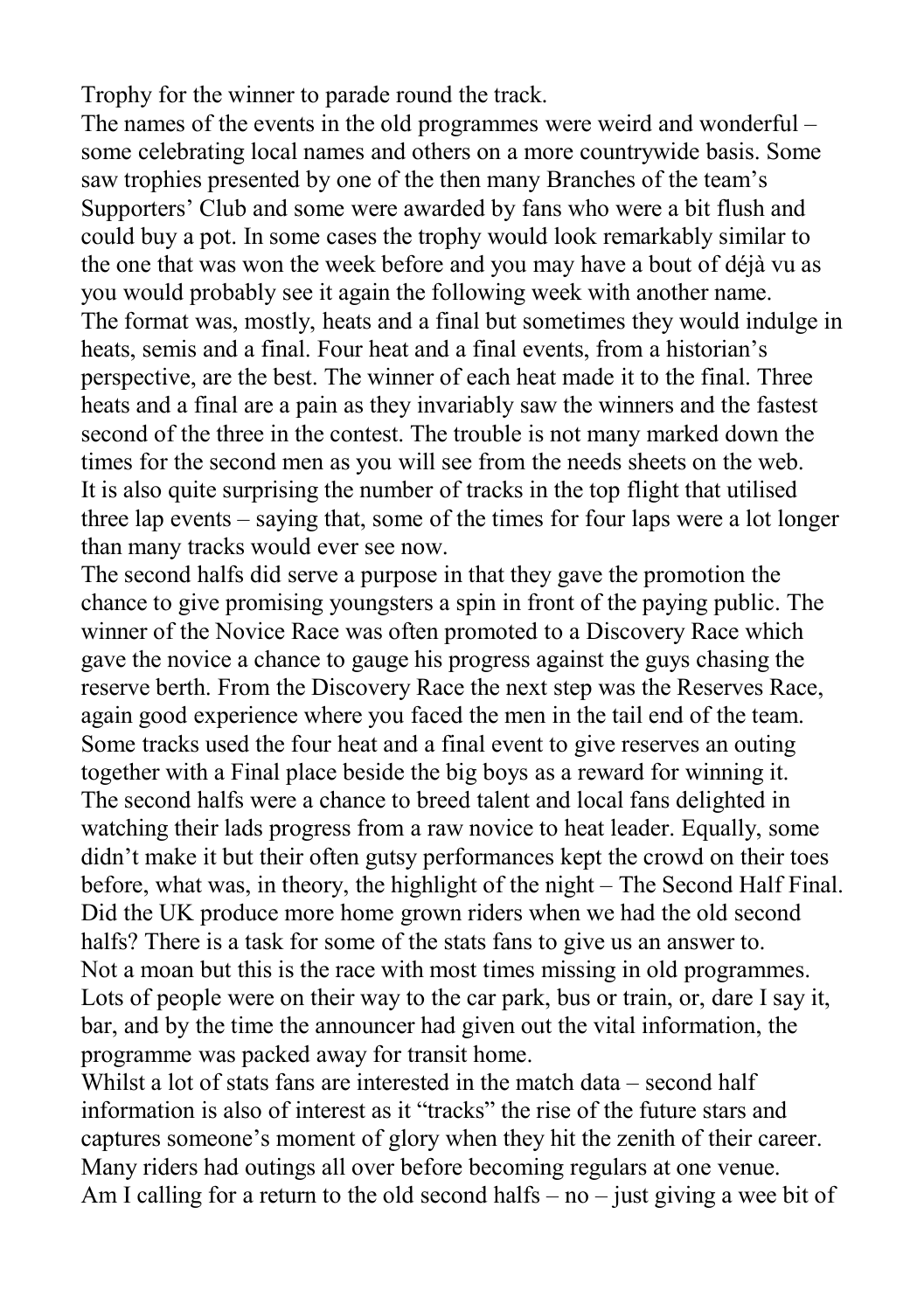information about what I remember of them and the interest they have to me as a historian. **Jim Henry**

### **Bump Burnhills**

A short visit to the Newcastle area provided the opportunity to have another look at data for the Burnhills circuit listed on the Newcastle History Web site. An item from the local paper in March 1930 advises that despite the competition from the speedways in 1929, the Newcastle based motorcycle club will run their Sunday race events again in that year. The local paper does not carry any meeting details but two other items advise that the local church groups have protested about the events being staged on a Sunday and want the events halted. Another later item advises about the local Police having a clamp down on those attending the event who race from the city to and from the events. Seems 32 poor souls were arrested and all were fined ten shillings (£0.50p) for having defective brakes on their cars and motor bikes. This, together with previous items on the club raising money to build extra bends suggest that it was a scrambles type track, which, in these days were often called dirt tracks, and maps of the area showing it sloped quite steeply, add up to not being a speedway type dirt track. A look through local papers in Durham to mid 1930 didn't turn anything about Houghton Le Spring.**Jim H**

**Deadline for items for next edition is : 31st January 2007 Web Master Ron McNeil Contact at info@speedwayresearcher.org.uk The Speedway Researcher is edited and published by : Graham Fraser Jim Henry 7b Bruce Street, 90 Greenend Gardens, Stirling, FK8 1PD Edinburgh, EH17 7QH Tel : 01786 471992 Tel : 0131 664 7185 24**